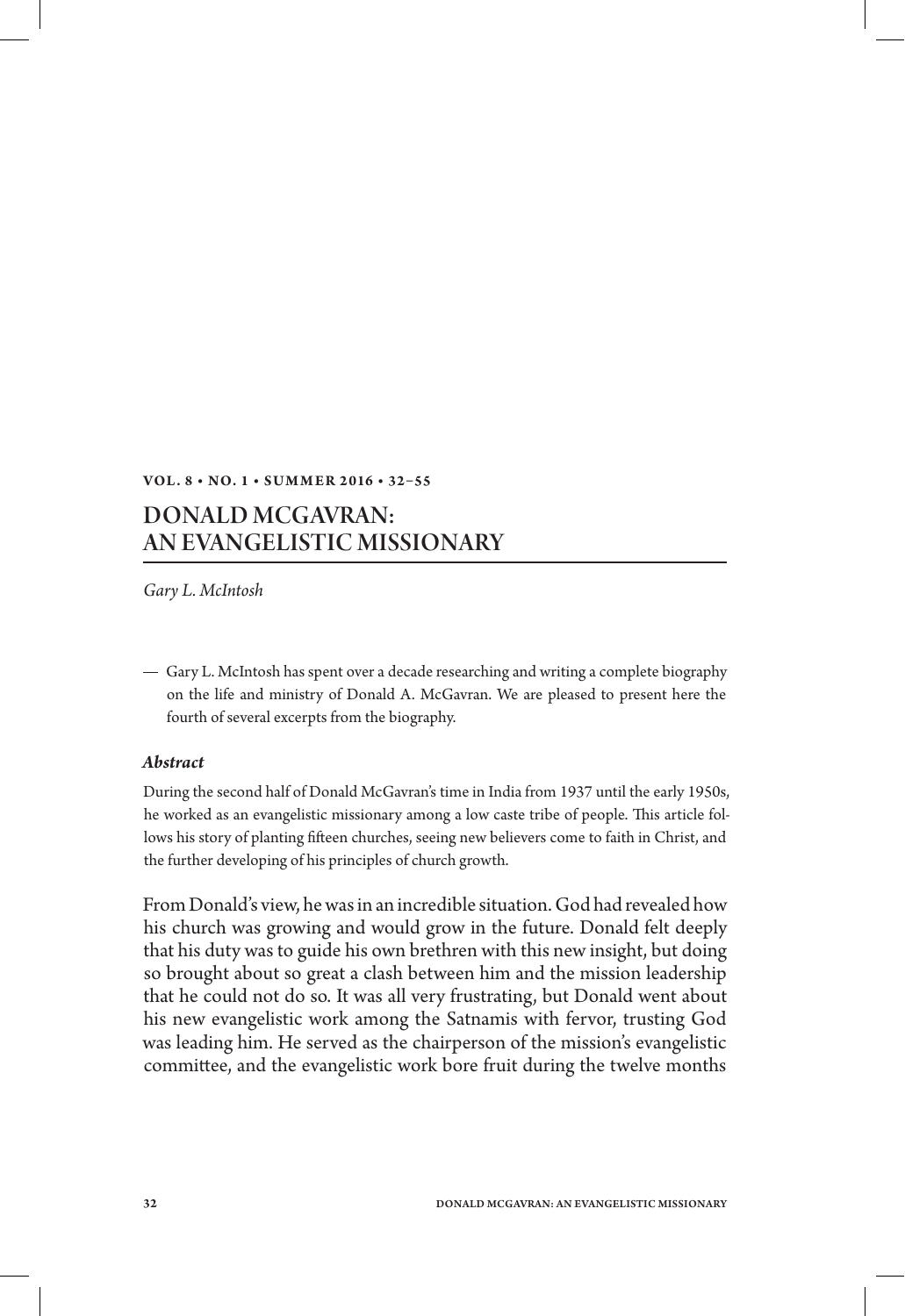of 1937. Eighty-two non-Christian adults were baptized, much more than in past years. $<sup>1</sup>$ </sup>

The northeast region of Central Provinces was known as Chhattisgarh. Throughout the years, the United Christian Missionary Society (UCMS) had seen a number of baptisms from the Satnamis and considered them one of the most hopeful people groups for a mass movement towards Christ to occur. Bilaspur, Takhatpur, Mungeli, and Fosterpur were on an east and west line in Chhattisgarh. At the time, about 100,000 Satnamis lived in Chhattisgarh, and about 50,000 lived within ten miles of Fosterpur, Mungeli, and Takhatpur. As far back as 1916, the Chhattisgarh area had evidenced great potential for evangelistic work. More Christians lived in villages in Chhattisgarh than anywhere else. Donald and the UCMS deemed it wise to push the evangelistic work in Chhattisgarh, particularly among the Satnamis, even to the apparent neglect of other fields. Donald was to oversee the evangelistic work in Bilaspur, Fosterpur, Jubbulpore, Kotah, Mungeli, and Takhatpur for the next seventeen years.

The Satnamis were a rural people, essentially laborers or owners of small farms. A sub-caste of the Chamars, $^2$  the Satnamis had become followers of Ghasi Das about one hundred years before. He had led a revolt against the caste system, referred to God as *Satnam* (The True Name), and taught that people needed neither idols nor temples to worship Him. Ghasi Das also encouraged the Satnamis to live a moral life by giving up liquor, tobacco, and meat. Most importantly to Donald, Ghasi Das had foretold the coming of a white man who would bring the *Book of the True Name*, and he told his people to accept the white man's teachings when he came. Quite naturally, Donald and the other missionaries in the area took this to be a prophecy of the coming of the Bible and the gospel of Jesus Christ.

A movement for Christ had started among the Satnamis, which was ninety-nine percent rural. Donald believed a full mass movement of Satnamis to Christ was about to take place, but they needed additional funding to undergird such a movement. He wrote promotional letters home that brought in money, even during the times of depression and war. His area of mission work received more money than others in the UCMS did, which led to envious feelings among his colleagues. Part of the envy was the result

Statistics gathered from a pamphlet, "Reporting the Work of the Evangelistic Committee of the India Mission of Christian Churches." Donald McGavran was chairman of the evangelistic committee.

 $^{\rm 2}~$  The traditional work of the Chamars was to skin cattle and tan hides. Many Chamars in Central Provinces had nothing to do with tanning, yet they were still considered untouchable by high caste people.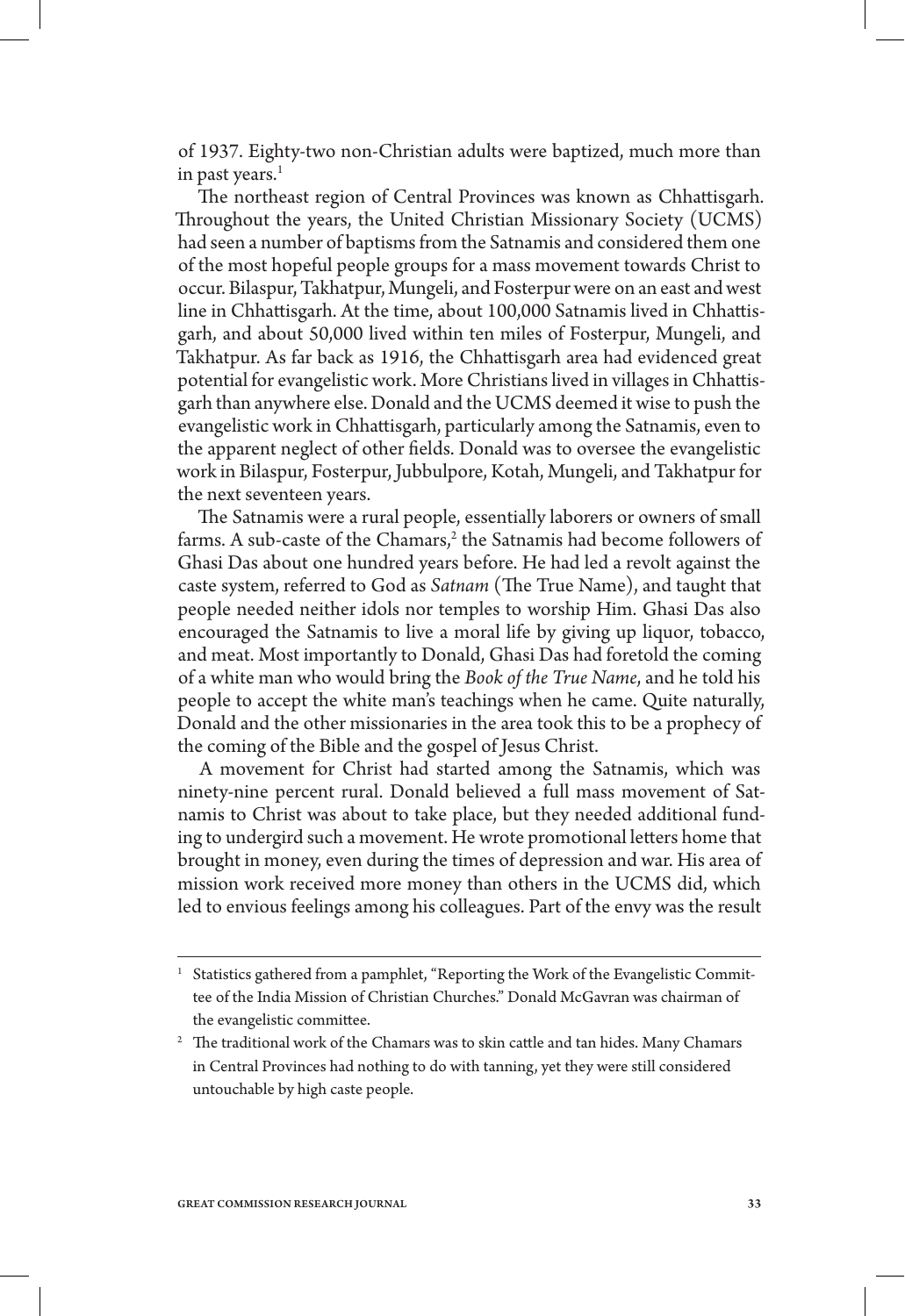of Donald's perspectives regarding the distribution of funds. He believed that funds should not be distributed equally among all fields, but that more money must be directed into fields that were showing results in terms of conversions, baptisms, and new churches. The area of Mungeli and Takhatpur was such an area, reporting up to ten times as many conversions and baptisms than all the other stations combined.<sup>3</sup>

The major insight that he felt God had shown him was that the normal way people confessed their faith in Christ was through a family, caste, or tribal group. Reflecting back on this time, Donald wrote in 1986,

As I read Waskom Pickett's *Christian Mass Movements in India*, my eyes were opened. I suddenly saw that where people become Christians one by one and are seen as outcasts by their own people, as traitors who have joined another community, the church grows very, very slowly. The one by one "out of my ancestral community into a new low community" was a sure recipe for slow growth. Conversely, where men and women could become followers of the Lord Jesus Christ while remaining in their own segment of society, there the gospel was sometimes accepted with great pleasure by great numbers.4

The studies Pickett had conducted demonstrated conclusively that winning people to Christ one-by-one was an ineffective manner to proceed. Since all societies are made up more or less of homogeneous units, "It is only when a series of individual decisions generate enough heat to lead a whole group to act as a unit and when enough group decisions have been taken to set the caste or tribal alight that the church really grows."5

A story Donald related in an article in March 1942, demonstrates in a small way the process that normally took place to start a movement toward Christ.

Budru and Hatharin, his seventeen-year-old wife, were in a village group who were considering becoming Christian. No one could quite make up his mind to move. Finally Budru, the youngest of the lot, came out openly for Christ. That started things. First his father, then his unmarried sister, then his oldest brother and family, then an uncle, all living in the same village became Christians. Today we have a church of seven families there—a new group in a

<sup>3</sup> Vernon James Middleton, "The Development of a Missiologist: The Life and Thought of Donald Anderson McGavran, 1897–1965." Ph.D. dissertation Fuller Theological Seminary, School of World Mission, 1990, 101.

<sup>4</sup> Donald McGavran, "My Pilgrimage in Mission," *International Bulletin of Missionary Research* 10(2): 56.

<sup>5</sup> Donald A. McGavran, "How Great Races Are Christianized," *World Call* (November 1938), 43.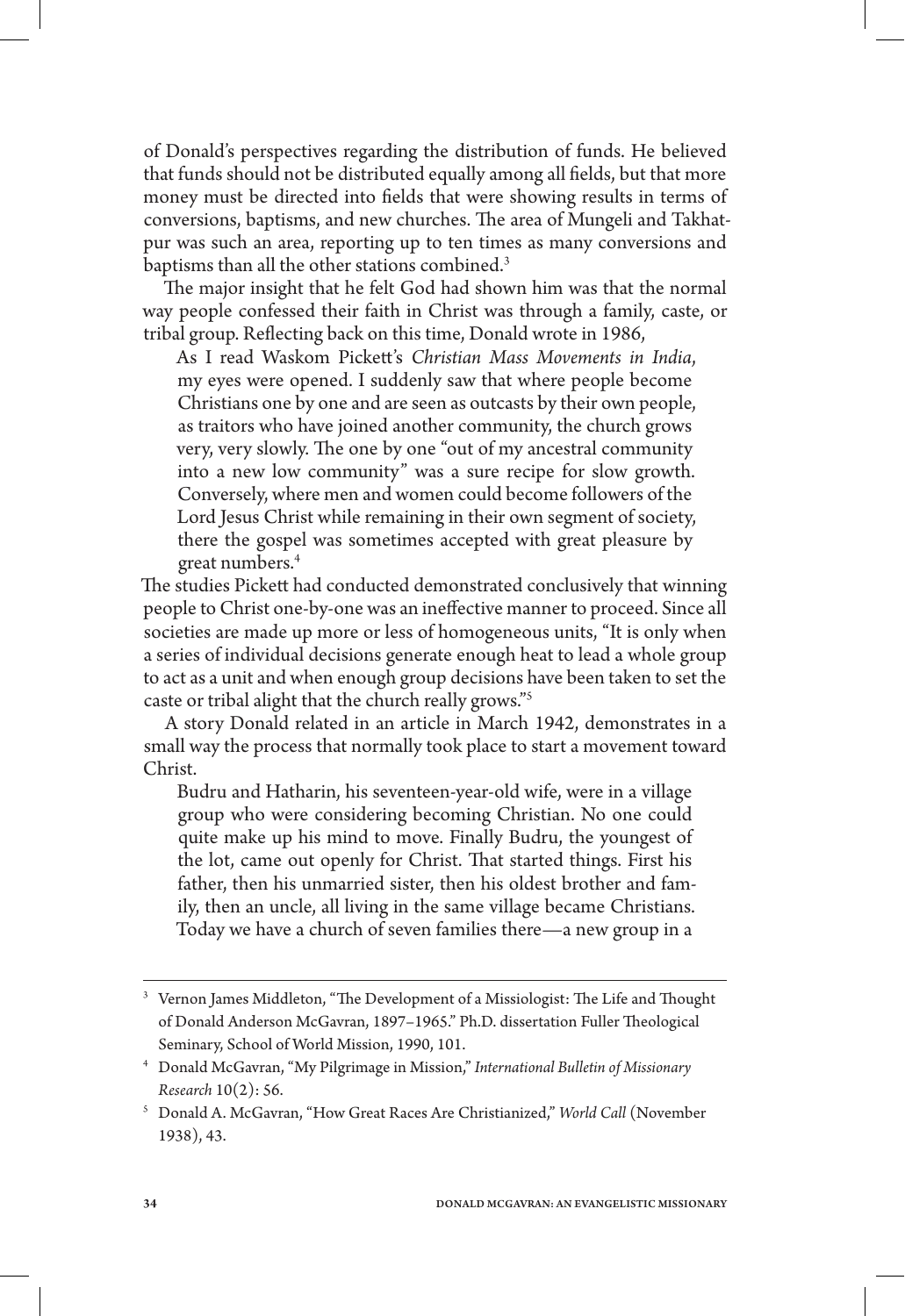new village. A month later Hatharin's father in the Amora church, one of our older village groups, and two months later Hatharin's younger sister and her husband in Jora, one of our brand-new village groups, became Christian. Thus family relations give us avenues along which the Christian faith spreads. We have enquirers in over fifty villages, who say, "Our relatives have become Christian. We shall become Christian too."<sup>6</sup>

By the end of 1938, Donald had come to believe that the end of missionary activity was to guide people into genuine belief in Christ and to help start Christian movements within social stratum. He felt this new understanding of mission strategy was transferrable to the racial and economic groups in America, to the great clans of China, and to the major tribes of Africa. It was, essentially, the way the church had grown since Pentecost. Donald gave major credit for his new line of thinking to Bishop Pickett's new book, Christ's Way to India's Heart.<sup>7</sup> Pickett found that the cooperative group way of church growth, more often called the mass movement, was the way to win large numbers of people to Christ in India.

• • •

The McGavrans sailed from Bombay on March 11, 1939, and arrived in London on March 30 on their way to the United States for their second furlough. They arrived in New York on the *SS Queen Mary* on April 6. That year, Donald and Mary had a scare when Margaret Winifred "The Pooh" contracted infantile paralysis that nearly took her life. By the time they arrived in New York, she was recovering, which was welcome news to the family. Upon their arrival, Grace, Donald's sister, met the McGavran family and spent time with them before they traveled to Indianapolis. Donald traveled extensively, reporting on the work of the mission in India. He constantly told the story of how groups of people were coming to Christ through mass movements. He told anyone who would listen of the desperate need and momentous opportunities for the gospel of Christ in India. That summer, his father died in Indianapolis on July 4, at the age of seventy-two. John's funeral service was held at the Downey Avenue Christian Church in Indianapolis. On a brighter note, Donald and Mary gave birth to Patricia Faith on August 27. When the family attended the International Convention in Richmond, Virginia, Patricia was honored as the youngest person in attendance.

The major focus of the McGavran's furlough was the promotion of the "Growing Church Fund." To provide the financial foundation for his work

<sup>6</sup> Donald A. McGavran, "Budru's Family Became Christian," *World Call* (March 1942), 39.

<sup>7</sup> J.W. Pickett, *Christ's Way to India's Heart* (Lucknow: Lucknow Publishing, 1938).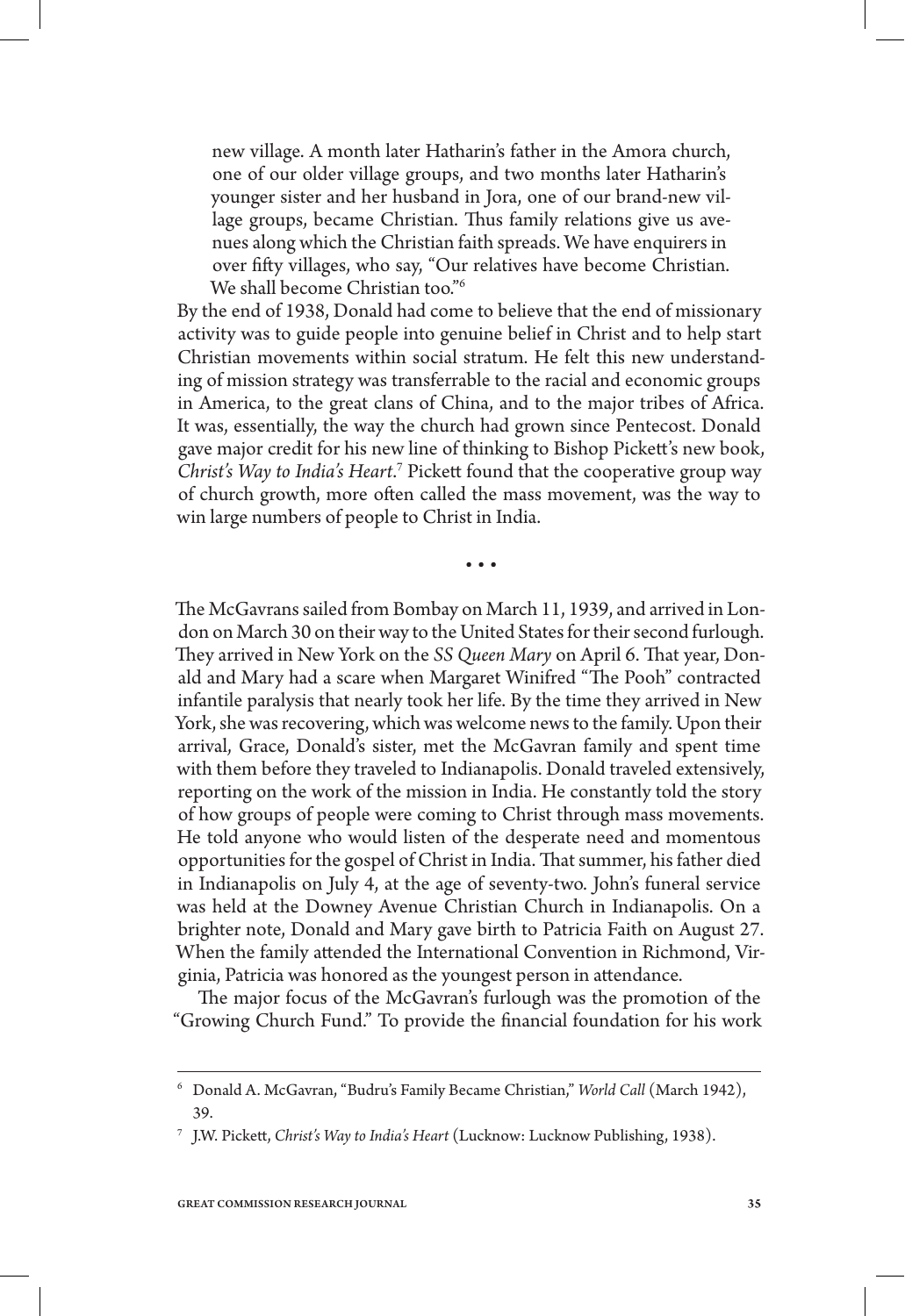among the Satnamis, Donald proposed that the United Christian Missionary Society establish a special fund of \$25,000. The Growing Church Fund, as it came to be called, was used to support evangelism and church growth by providing support for evangelists, preachers, and teachers for new people groups coming to faith. Donald had written in December 1937, to Cy Yocum, the Asian Secretary of the UCMS, asking for this fund to be established, but it was not until 1939 that the plan was officially endorsed. Twenty-five thousand dollars was a tremendous amount of money in the depression years of 1937, and even though it was approved, it fell to Donald to raise the money. He wrote a series of articles giving accounts of conversions, people movements, and power encounters. Growing liberal theological influences within the Disciples of Christ had caused some evangelical churches to reduce their giving to missions, but Donald's evangelistic articles tapped these latent resources. He wrote personal letters to donors describing in detail how the money would be spent, providing illustrative stories of how families had been converted, pastors had been trained, and churches had been built. He even wrote to his fellow missionaries in India enlisting their assistance in raising the money. In each letter, he provided materials, which he had written, to help the missionaries with their promotional activities. Throughout his entire furlough, he traveled widely, speaking at churches, camps, youth groups, and to individuals about how they could become involved in the Growing Church Fund and reap eternal dividends. It took some time, but by 1943, the \$25,000 had been surpassed.<sup>8</sup>

After a fruitful furlough, the McGavrans sailed on the *SS President Pierce* from San Francisco in late July and were back in Takhatpur in the early fall of 1940. In the first month following their return, four people were baptized. In addition, a small revival of sorts occurred when six people who had earlier reverted from the Christian faith returned, resulting in ten additions to the Satnami church.9 That fall, he co-authored *Founders of the Indian Church* with G. H. Singh. The book told the personal stories of early converts to Christ in India. All during this time, he continued to defend a conservative view of the Bible, even as some in his own denomination began turning toward a more liberal view. By 1940, some people were espousing the view that Christ went to the cross merely because he was following a pacifist way of love for which he was crucified. Donald wrote a response in *The Christian Evangelist,* stating,

Our Lord did not go to the cross merely because he was following the way of love, merely to avoid the way of force. That is a total perversion of the Gospel message…the center of the death of Jesus Christ according to the Bible is that he went [to] the cross as an

<sup>8</sup> Middleton, 103.

<sup>9</sup> Donald A. McGavran, "The Desert Shall Bloom," *World Call* (February 1941), 46.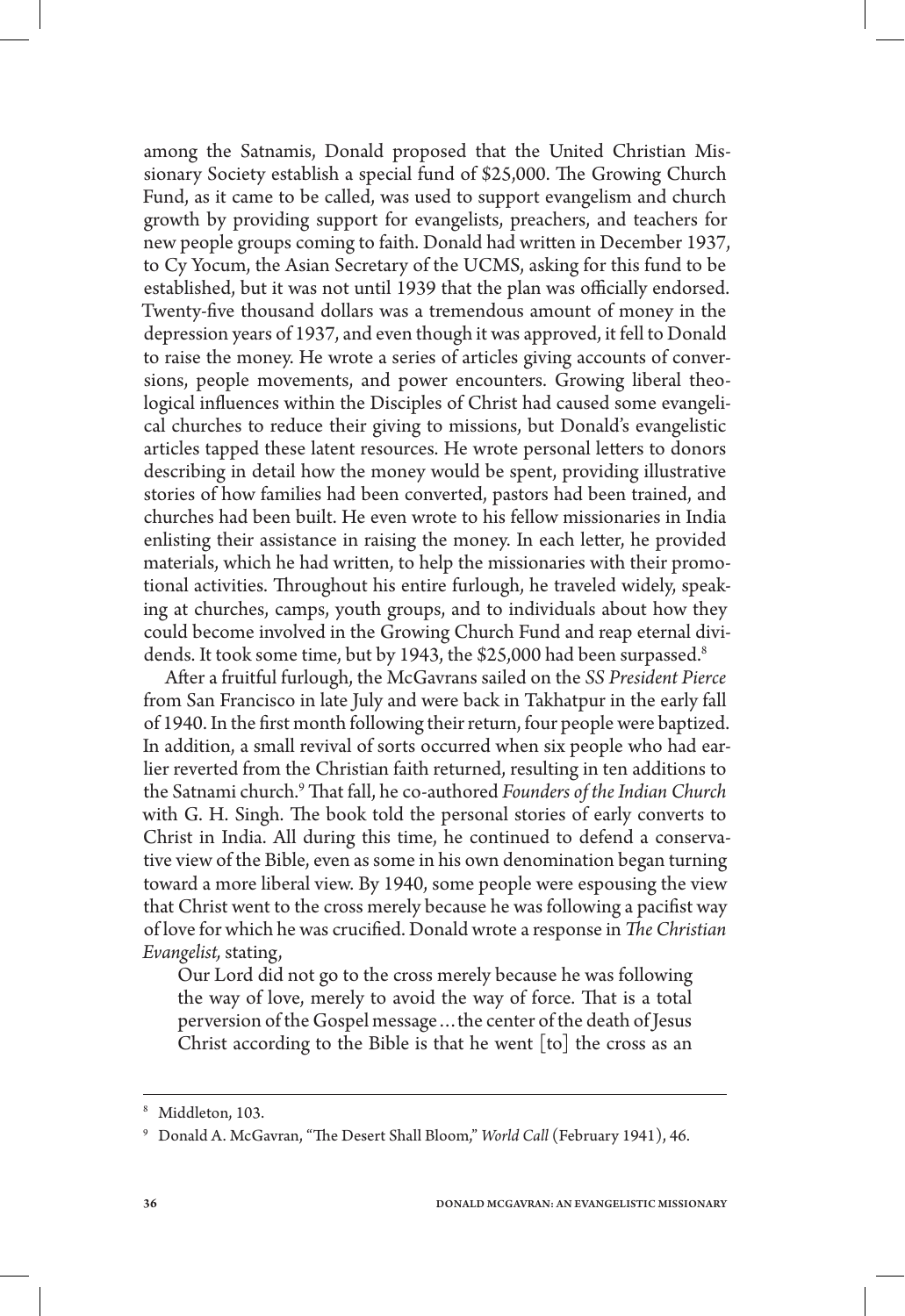active act of redemption. There he purchased our salvation. There he bore our sins. We emphatically do not have just a good man plodding along the way of love and finally being crucified by the world which follows the way of force. On the contrary, Christians have God Incarnate, the Son of God, becoming the great sacrifice for  $\sin^{10}$ 

While some defined the gospel in very broad terms, Donald held fast to the traditional view that the gospel meant, "We do not have to depend on our own goodness and our own righteousness, but that we are saved by the sacrifice of our Lord Jesus Christ, that belief on him and obedience to him gives power to live victoriously."11

With the added financial resources from the Growing Church Fund, Donald moved forward in church planting and in evangelism that was even more aggressive. He set goals and encouraged his evangelists and pastors to work even more diligently for conversions, increased literacy, lay witnesses, and adult training. While not all of the goals were met, people continued to turn to Christ, and new churches emerged in greater numbers than in other fields of the UCMS. Wherever five families became Christians in a village, the Growing Church Fund put a pastor-evangelist to conduct an extensive program of Christian instruction and worship.

In December, an announcement stated that Donald would become a regular contributor to the *United Church Review*, a monthly publication read throughout India by church leaders from numerous denominations. One of the editors, William Hazen, left for furlough, and Donald took over as editor of the section of the magazine called, "Things New and Old," beginning with the January 1941 edition. As editor of this department, he was to share with the magazine's readers the writings and happenings of the missionaries who were bearing the "brunt of the Christian battle." He also had to read numerous other publications and digest them for his readers. The position gave Donald an opportunity to continue to influence thinking throughout his own mission, as well as among other missionaries and Indian leaders. His own mission had taken away his leadership position, but writing gave him an even wider audience.

Not surprisingly given the times, his first article spoke to the issue of "Christianity and War."12 For two decades leading up to 1941, most Christian voices spoke against war and expressed hope to see war outlawed forever.

<sup>&</sup>lt;sup>10</sup> Donald A. McGavran, "Pacifism and the Atonement," *The Christian Evangelist* (1940), 266.

<sup>&</sup>lt;sup>11</sup> Donald A. McGavran, "A World Fellowship of Churches," *World Call* (November 1941), 13.

<sup>12</sup> Donald McGavran, "Things New and Old," *The United Christian Review* ( January 1941), 16–25.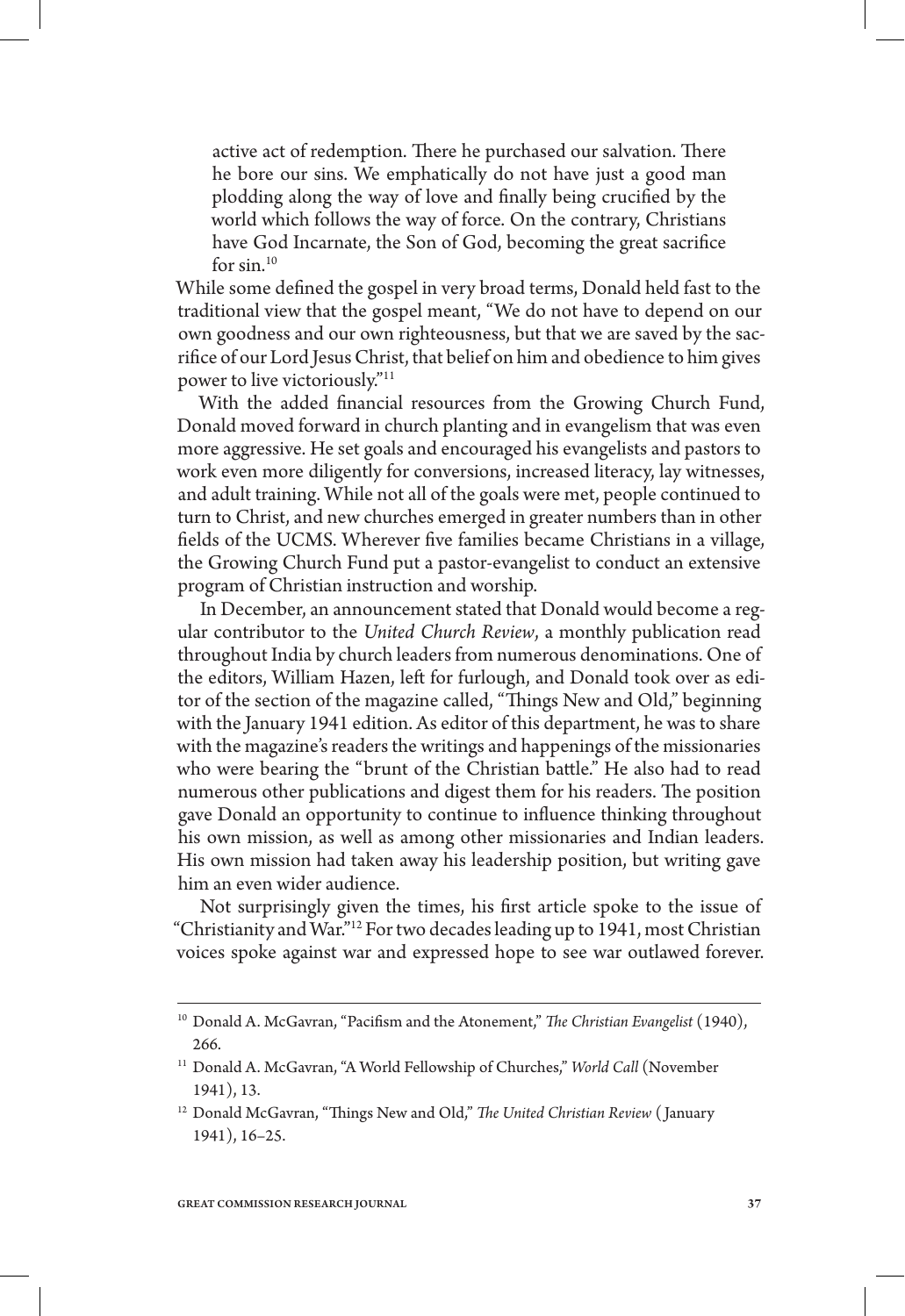Christian writers often favored a pacifist point of view that led to neutrality in some countries, notably in the United States. However, the rise of Stalin, Hitler, and Mussolini, with their clear scorn for Christianity and their ruthless suppression of Jews and those who spoke out against them, caused even Christian voices to begin speaking in favor of war by 1941. After searching their hearts concerning the world war, Christians in India stood firmly with England. With their long ties to English missionaries, such support was expected. Even in the United States, neutrality was dropped as a watchword, and "Aid to Britain" took its place.<sup>13</sup>

Leaders among all areas of life—government, church, and business faced a growing concern that the Axis Powers might invade India. By August 1941, plans for evacuation of women and children were carefully devised. Merchants no longer sold maps of India, since they would aid an invading army. Officials required some of the larger cities to be blacked out periodically, and vendors sold shades and curtains to block out windows and give protection from flying glass. Missionaries were informed that they could expect budget cuts of fifty percent, but Donald told his readers to expect to live on only twenty-five percent. "All Christians in India need to live life *now* on a war basis," he wrote in February of 1941. He stressed that God would bountifully supply funds even though resources were sure to be strained, possibly exhausted. However, the support would come, in Donald's mind, from the missionaries themselves. "We must tighten our belts and give in amounts thought to be absolutely impossible," he challenged. "Doors which God has opened must be entered. Ripened harvests must be reaped," was his reasoning. $14$ 

Even in the midst of a depression and war, evangelism and church growth continued to occupy his thought and practice as he wrote articles and evangelized the Satnami people. The war heightened his awareness that the Holy Spirit brings about receptiveness to the gospel at different times for different groups of people. In the difficult times the missionaries were facing, he felt that abundant opportunity existed to establish growing Christian movements throughout India. Though the war years were difficult, he continued to encourage his fellow missionaries and Indian workers that the Holy Spirit had prepared certain people to welcome Christ. It was to those prepared people that evangelistic touring, preaching, and prayers were to be extended. He wrote, "Let us not go to people who reject the Gospel, but to those who have been prepared by God to accept His Son."15 In his call to go to receptive peoples, Donald refused to ignore unoccupied areas. "Even

<sup>13</sup> Donald McGavran, "Things New and Old," *The United Church Review* (March 1941), 60.

<sup>&</sup>lt;sup>14</sup> Donald McGavran, "Things New and Old," The United Christian Review (February 1941), 37.

<sup>15</sup> Donald McGavran, "Things New and Old," *The United Church Review* (May 1941), 108.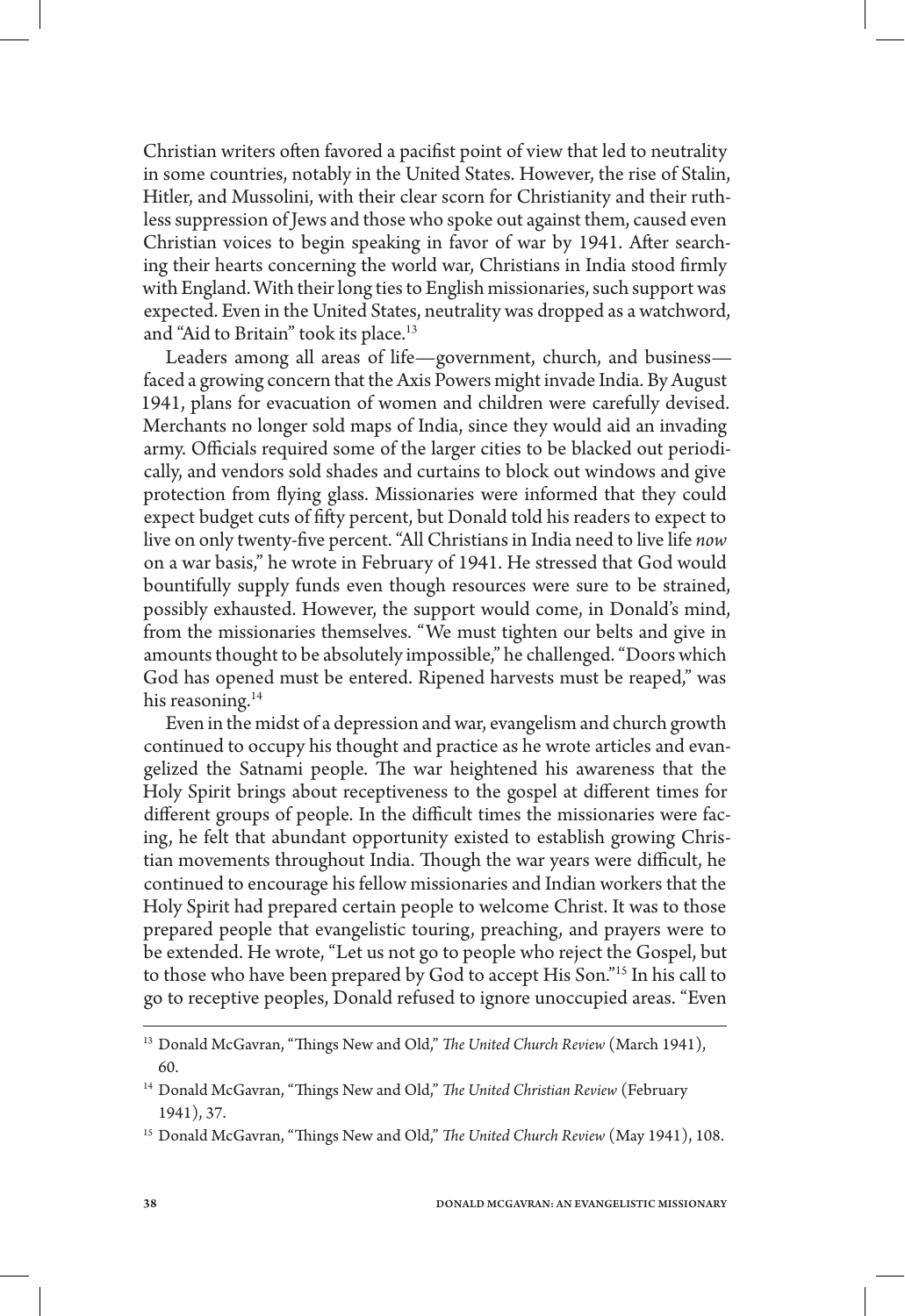in the midst of a world struggle," he explained, "…our eyes must be turned toward these unoccupied territories, and our lips and our hearts must seek aid from God that His saving knowledge may be made known to all these who lie in the darkness of ignorance and sin."<sup>16</sup>

His love for formulas came out in a discussion defining "A Great Church." He wrote, "I am of a mathematical turn of mind. I love formulas."17 Donald felt that a great church was a self-multiplying one, and he devised a formula to eliminate inexact thinking. He suggested that a church should divide the total number of new converts (not counting the children of church members) by the total number of existing members. Any church that scored 0.10 or higher was a great church. Another way to look at the formula is that a great church needed ten or fewer members to win a convert to Christ.18

Some missionaries felt that the war would lead to a decline of churches, but Donald was optimistic about the future growth of the church in India. "We live in a land of expanding opportunities," he declared. "I am impressed with the fact that the Christian movement no longer ought to be seeking openings—*it ought to be entering opened doors*, it ought to be buying up undreamed of opportunity."19 Even though some missions and missionaries had neglected evangelism, he felt that "evangelism will come back into its own, and the unsaved will be confronted with the claims of our Lord. But I do not believe the Church will be smaller. I see no virtue in Lilliputianism."20

• • •

The entire month of October 1941 was dedicated to evangelism in the Takhatpur area, which resulted in thirty-one baptisms—one a day. This was a great victory since conversions and baptisms did not come easily in the midst of Hinduism. It took great courage and conviction to turn from one's ancestral faith and turn to Christ. Such courage is illustrated in the following two stories of conversion reiterated by Donald.

The other night as I took the confession of a good, hard working man and his sweet little wife, the man's mother stood near by, pouring out abuse on the pair, telling them never to set foot in her house again, and railing on me as one who was breaking up families and leading people astray.

<sup>&</sup>lt;sup>16</sup> McGavran, "Things New and Old," 140.

<sup>&</sup>lt;sup>17</sup> McGavran, "Things New and Old," 313.

<sup>&</sup>lt;sup>18</sup> Church growth writers and church planters have used this formula since the 1950s. This is the first use of this formula that the author has been able to find.

<sup>&</sup>lt;sup>19</sup> Donald McGavran, "Things New and Old," The United Church Review (August 1941), 195.

<sup>&</sup>lt;sup>20</sup> McGavran, "Things New and Old," 157.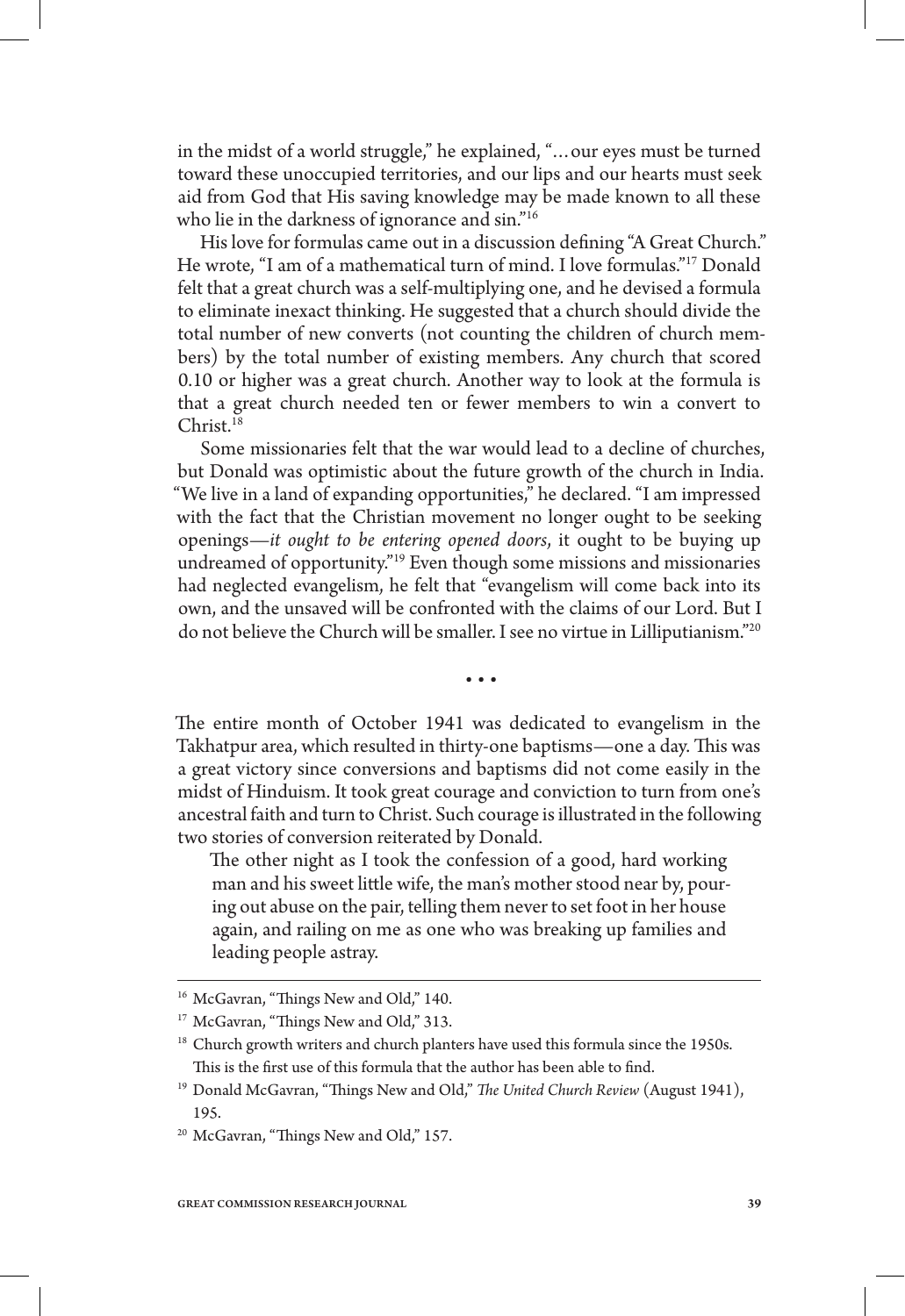Another time a man's baptism was accompanied by loud wailing on the part of his thirty-year-old daughter. She cried as if her heart would break. She stopped the baptism with her piercing screams. Finally, after waiting patiently there waist deep in the river for the noise to stop, I called aloud to the crowd on the bank, saying, "That is not a woman crying. That is Satan, who has gone into that woman and is crying because his victims are being released. Stop crying, Satan." The wailing stopped as if cut off with a pair of shears and the baptisms proceeded in a notable calm.<sup>21</sup>

The Growing Church Fund was helping greatly through provision for the training of new pastors for churches and preachers to evangelize in the villages. It also helped build new church buildings where needed. In addition to guiding the evangelism and church planting work, Donald continued to supervise a leper asylum with eighty lepers, a boys' hostel with forty-five boys, a women's home with seven women, as well as a dispensary that treated thousands of sick people a year. All of this took place in the midst of a semi-famine. Three crop failures in succession had hit the Satnami people. People resorted to eating the seeds of weeds and boiled leaves. Donald stretched the resources of the mission as far as possible, feeding fifty-three of the poorest children one meal a day and providing two pounds of grain a day to one hundred and seven of the hardest hit churches. Yet, in the middle of this great difficulty, God blessed with the addition of forty new people to the Christian community and the establishment of four new churches in October alone. Writing in February 1942, Donald reported,

The year ending October 31, 1941, has been a good growing year. It has seen the addition of about 250 men and women and children to the Christian fold from among the Dumars and Satnamis. Two villages where a year ago there were no Christians, and three other villages where a year ago there were only three Christian families all told, now have 32 Christian families in them. Thus, five new worshiping groups—village churches—have been established. In three other new villages where there were no Christians at all before, there are now three and four families of Christians, not quite enough to be called "worshiping groups," but likely to graduate into that category in a few months. In addition to this, every one of the village churches existing in October, 1940, has been strengthened by baptisms from among the True-names and Dumars.<sup>22</sup>

<sup>21</sup> Donald McGavran, "Evangelism in Central India," *World Call* (February 1942), 11.

<sup>&</sup>lt;sup>22</sup> Donald A. McGavran, "The End of the First Year of the 'Growing Church in India," *World Call* (February 1942), 26.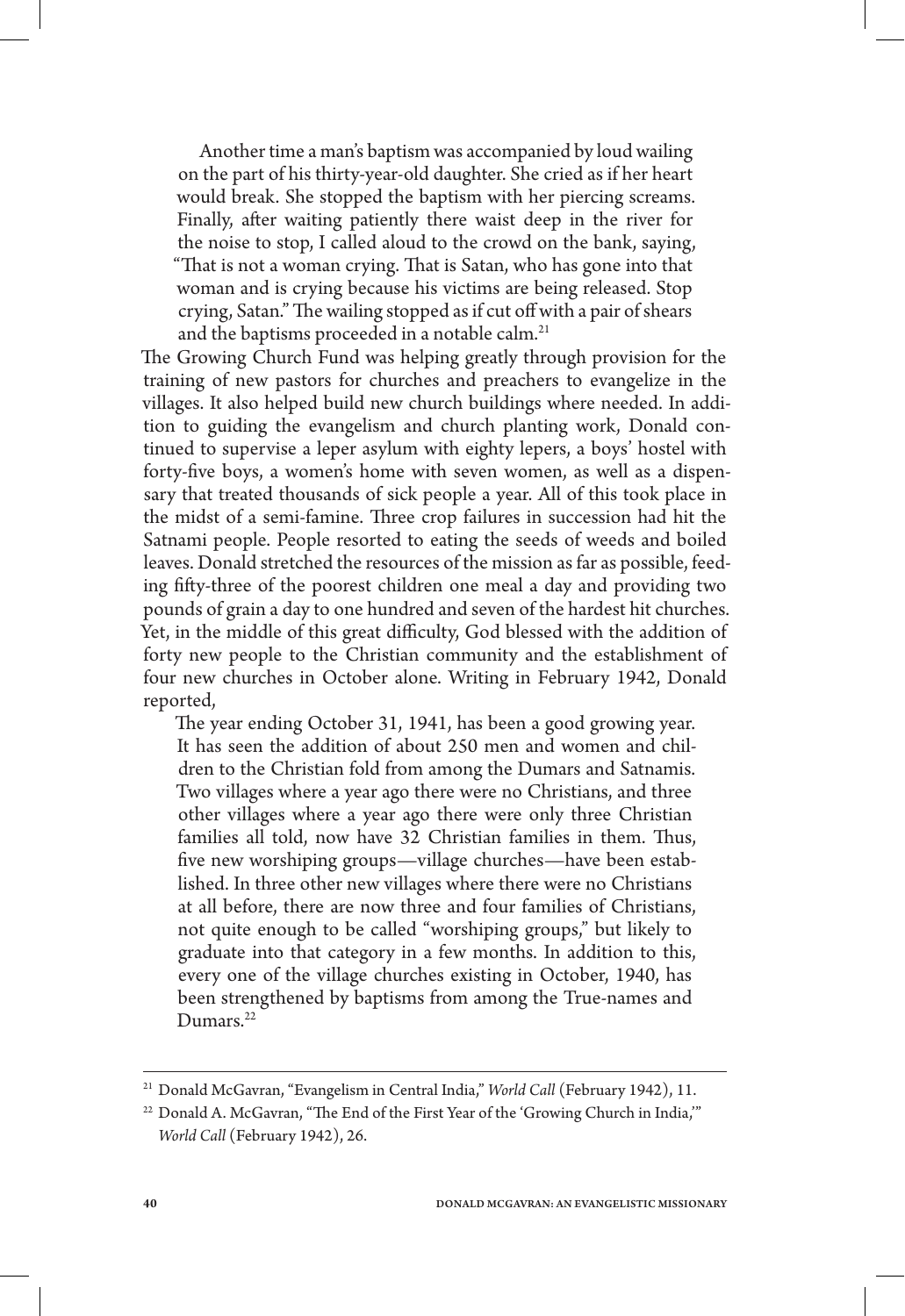The year 1942 brought more indications that the Japanese forces might invade India proper. The war situation was more serious. Burma, which was a part of India, had already been invaded. The lengthening shadow of the Japanese sword had fallen across Australia and the Indian Ocean. The imminent threat to India posed a problem not just for the British rule of India, but also for India's hopes of self-rule (*Swaraj*). Donald called the Christians to prayer.

The time has come sorrowfully to admit that the world is not as good as we thought it was. The time has come to pray to God that those who are turning back the tide of invasion may be blessed by God, given courage and resource, comfort in wounds and death, and be supported by His will to make an unflinching stand. The time has come to pray God that the Fascist Japanese armies may be confounded, swept away as was Pharaoh's annihilated as were the prophets of Baal.<sup>23</sup>

He felt that Christians had underestimated the sinfulness of man. It was time to pray for an allied victory. Otherwise, the church would face systematic attempts to annihilate it, and religious freedom would become obsolete if the Axis forces were victorious. The church must pray, but "the chief duty of all Christians is to carry on," he wrote in April, "confident that we are in God's hands, and He cares for us. We serve Him who has turned even death into a door to eternal life. So with hearts at rest let us *carry on*, building the Church on its granite foundations."24

Donald took his twelve-year-old son Malcolm along on an evangelistic trip on December 14, 1941. When they got to the village, Donald was shocked, and those assembled for baptism openly dismayed Malcolm. All were very poor, and several were sick. One man had suffered a stroke and could barely move, but with aid, he did hobble to the place of baptism. His wife appeared to be lazy and a bit of a fool. Their son appeared to be unpromising as a future leader. Donald went ahead with the baptism, trusting that God not only can save but also can restore hope to those without much promise. Four months later, God had worked dramatically in the lives of this family. The father had died, but the mother became a steady worker. The son, Sukhi, turned out to be one of the fastest learners in the village, taking first place in an examination on memorized Scripture. God was working miracles in the lives of broken people.

The work of evangelism underwritten by the Growing Church Fund continued to bear fruit. Baptisms were taking place in Kotah, Bilaspur, Fosterpur, Mungeli, and Takhatpur on a regular basis. Forty-four baptisms took

<sup>23</sup> Donald McGavran, "Things New and Old," *The United Church Review* (March 1942), 65.

<sup>&</sup>lt;sup>24</sup> McGavran, "Things New and Old," 90.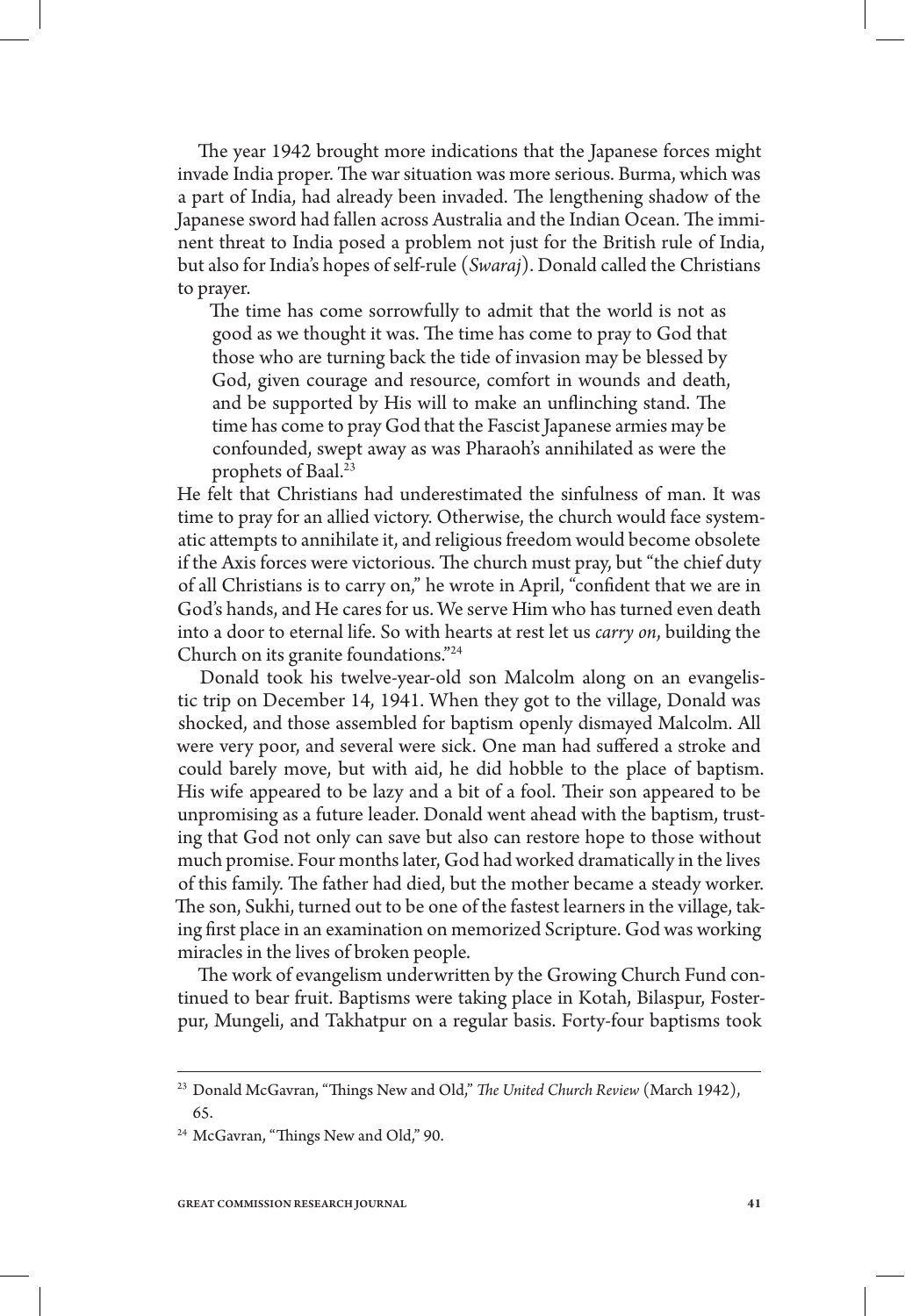place in Takhatpur around April and May 1943, with another ten in the other areas. Not all effort was focused on evangelism. The famine continued, and Donald distributed relief money to needy Christians to help them survive and plant new crops for the coming year.

Although Donald and his team of pastors and evangelists were seeing conversions to Christ, and new churches started throughout the Mungeli and Takhatpur areas, his fellow missionaries were not happy. They deplored the fact that most of the money from the Growing Church Fund was going to the stations in Mungeli and Takhatpur, and they did everything in their power to divert some of the money to their own stations. A committee of missionaries oversaw the fund, but the guidelines directed that they give funds only to mission stations where conversions were taking place. Since most of the missionaries gave their time to institutional maintenance of these stations, rather than to evangelism, the bulk of the money went to Donald's stations. He wrote about the intense ill feelings in a letter to Cy Yocum,

We find our work constantly handicapped, and the growth of the church endangered, the loss of the battle partially provided for because we seem to engender in our fellow missionaries, at least in some of them, that this is our work, that when the mission makes grants toward the work they are doing something for us personally, expanding our ego. Naturally, the question arises, "Why should Don get everything?"25

While the tension did not degenerate into a personal feud, the conflict continued to build. Donald sensed that he was being pushed out of the group of missionaries due to his radically different views of how missionary work should be carried out. At one point, he requested a transfer to some work other than evangelism. Donald felt if he were in a different role, he could continue to raise funds for the Satnami work without creating the feeling that it was going to his personal area of ministry. When the field secretary, W. B. Alexander, retired in early 1943, the conflict did not get any better. The new secretary, Kenneth Potee, had never engaged in evangelistic work and was out of touch with the situation in which Donald served. His frustration continued to mount, but he continued to employ his approach to evangelizing and church planting even in the storm of protest from his fellow missionaries and administrators.

Donald remained focused on evangelism throughout 1943 and 1944. Two concerns caused him to take up his pen. First, he addressed the growing anti-conversion movement in India. In August 1942, the senate of Bombay University had quietly forged a new policy that no educational institution affiliated with it could offer any activity, including classes, that had

<sup>&</sup>lt;sup>25</sup> Letter from Donald McGavran to Cy Yocum, December 5, 1942, quoted by Middleton, 104.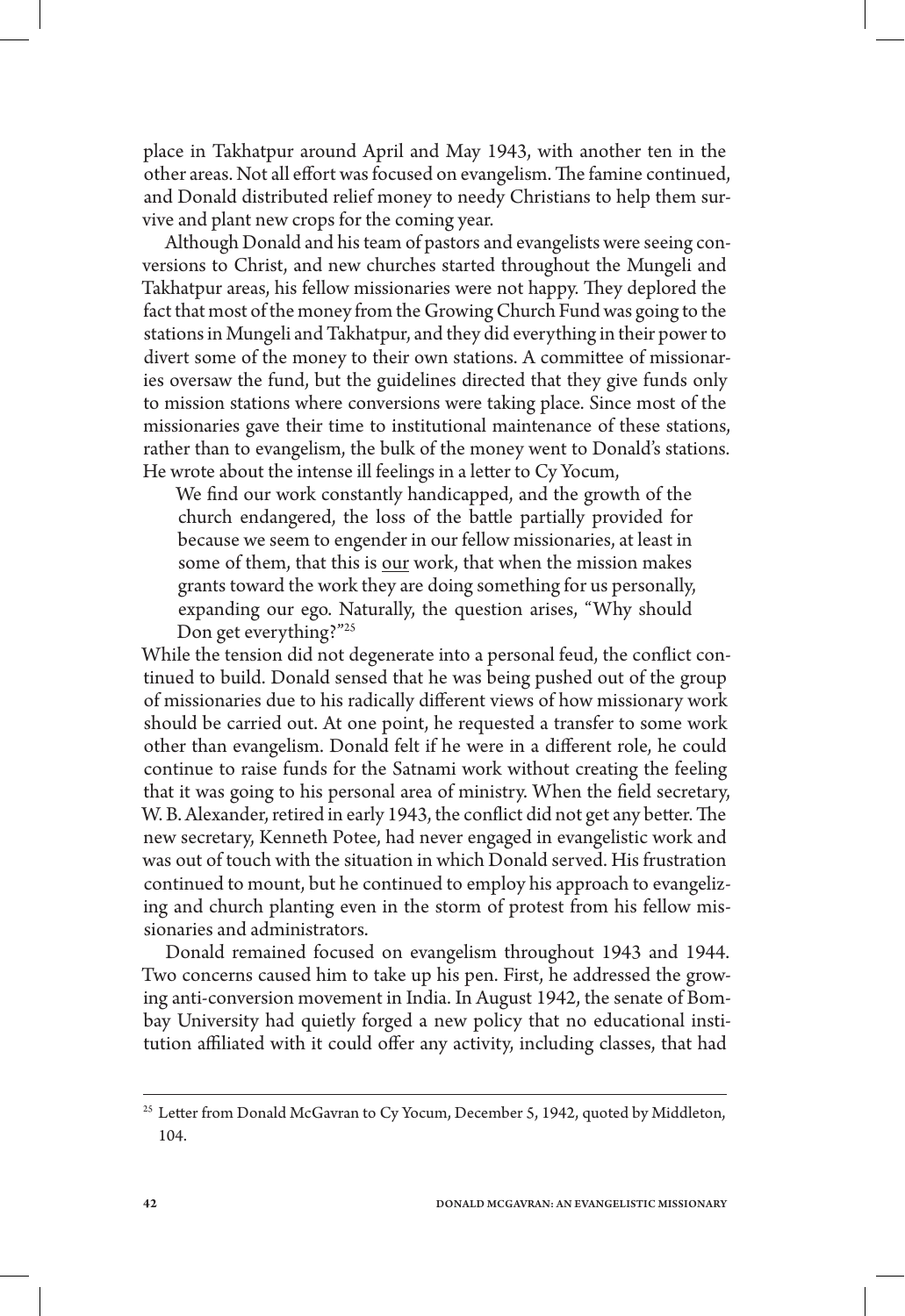an objective to convert students from one religion to another. In February of 1943, the principal of Sophia College agreed to the new policy. Donald felt the principal had delivered the Christian school into the hands of the anti-conversionists. It was impossible, from his own perspective, to guarantee that students, teachers, and the atmosphere and activities of the school would not lead to some student accepting Jesus Christ as Lord and Savior. He wrote,

No Christian College can give an assurance that it will not permit *any* activity which has for its objective the conversion of students to the Christian faith. The absolute maximum which any Christian College could concede is that no classes expounding the Christian faith, will be required of the students. Any assurance more than that is beyond the power of a Christian College to give.<sup>26</sup>

Donald decried the fact that no one had offered a defense of conversion, and he proceeded to provide one. He asked if the application of the new policy would apply to teachers who professed atheism and tried to lead students away from religion entirely. His main argument was that, "The right to change one's religious faith, freedom of conscience, the right to persuade others to change their faith" was the lifeblood of progress. "Conversion," he said, "is a national good. Nothing would be better for India than for it to become a vast battleground of ideas."27

The other issue that engaged his thinking was the idea that in doing a good work, one was preaching the gospel. Donald agreed that everything a person did became a medium for evangelism, but that not every good work was evangelism. As an example, he pointed out that when Christian doctors or teachers carried out their work with an irrepressible conviction of faith, they inevitably passed on that conviction. Their patients and students knew they had been around a convinced and earnest Christian. Unfortunately, he felt it was quite possible that a person could do good works for years and not communicate the gospel, particularly if the person doing the good work was not passionate about his faith. "One of the pitfalls which the Devil prepares for the saints," he wrote, "is the belief that in the doing of a good work one preaches the gospel." A person could only preach the gospel in the doing of good works if he had a conviction that expressed itself enthusiastically.28

By the end of World War II, the Takhatpur field, which was about twentyfive miles long and twelve miles wide, had around eight hundred Christians scattered throughout more than forty villages. Donald had organized

<sup>26</sup> Donald McGavran, "Things New and Old," *The United Christian Review* (April 1944), 58.

<sup>&</sup>lt;sup>27</sup> McGavran, "Things New and Old."

<sup>28</sup> Donald McGavran, "Things New and Old," *The United Christian Review* (March 1944), 39.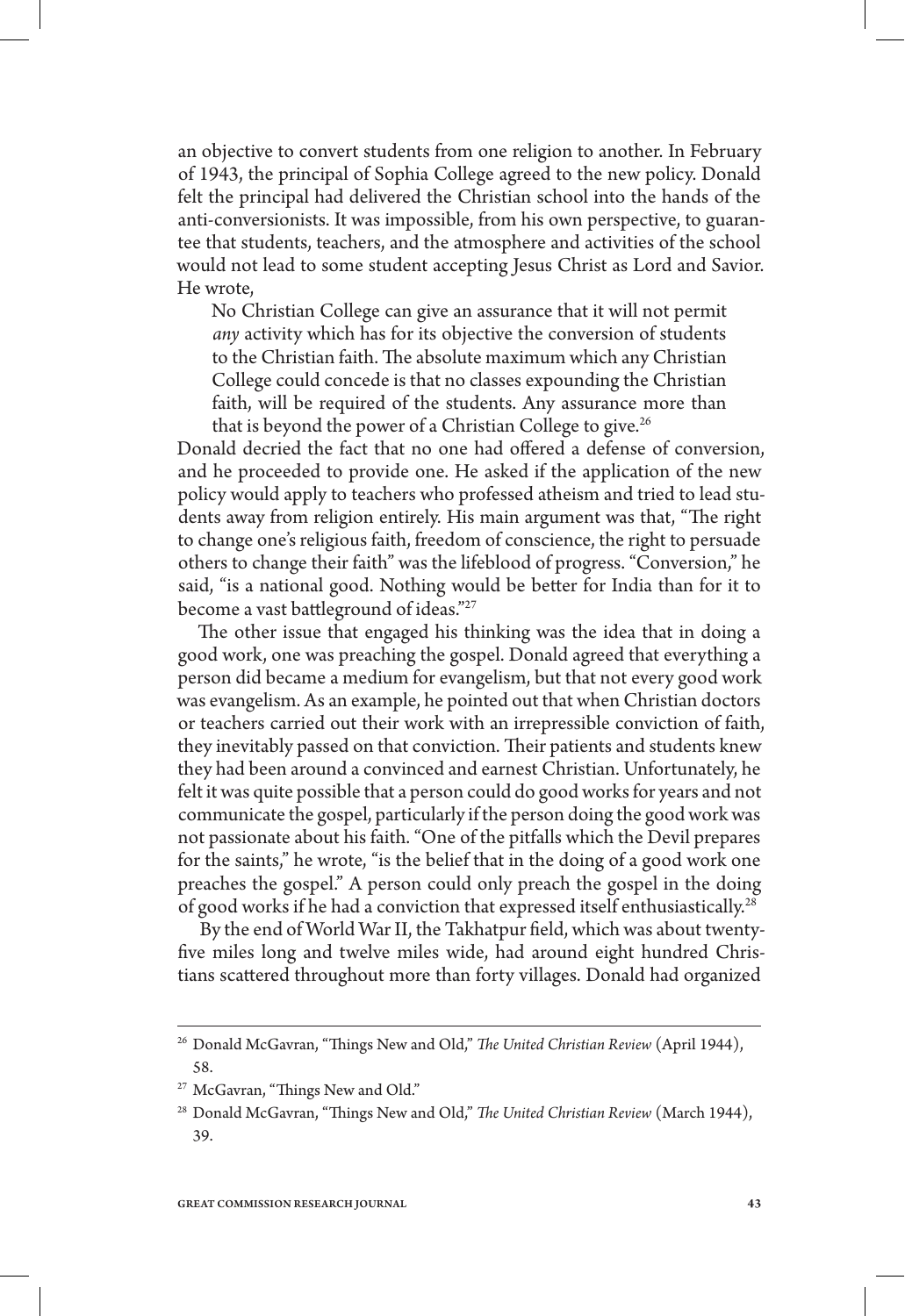an extensive program of discipleship and training. Five pastors helped in the supervision of village churches, each of which had a leader who was either trained or under training. Once each month, all of the pastors came to Takhatpur for one or two days of training, inspiration, and counsel. They discussed problems, made plans, and went over the Bible lessons for the following month. Since most of the villagers were illiterate, the focus was on memorization of Scripture, the Ten Commandments, the Beatitudes, the first Psalm, the Lord's Prayer, Christian songs, stories of Christ's life, and the contents of a small leaflet ("The Ten Advantages") that presented ten benefits of becoming a Christian. Each year, an oral examination was given to the villagers to ascertain their progress, as well as to evaluate how well the pastors were doing their work with their flocks.

Evangelism took place in a number of ways. Like his father before him, Donald used a Christian *mela,* or retreat, for evangelism and spiritual nurture of the people. Under his guidance, each year about seventy-five to one hundred village Christians gathered for seven days near Takhatpur for Bible classes, inspirational sermons, courses on better farming methods, prayer, worship, singing, and recreation. Evangelists toured in villages around Fosterpur when the roads were passable. They pitched tents near several villages, and during the day, they called on people in their homes, in their fields, and wherever they could be found. At night, they held a large meeting with music, magic lantern pictures, sermons, and stories of the life of Jesus. Touring teams consisted of both men and women, with the women evangelists working with the village women. At times, they brought a small box of simple health remedies and offered a small dispensary to the people. When difficult cases were found, they were referred to the nearest mission hospital. Teams always offered books for sale for those who could read. The length of time spent at each site depended on how much interest the people showed. Most often, the tour lasted from one to three weeks. Teams made modifications to the tour for each local area. In the winter of 1945–46, evangelists enriched their regular program in the Mungeli and Fosterpur areas with the production of a *bhagwad,* or drama. From two to five in the afternoon, they sung and read Scriptures. Then at night from nine to midnight, they gave a drama based on the afternoon's texts. At least four thousand villagers attended during the week.

As World War II ended, the entire missionary cohort in India started thinking about the state of the church in post-war India. An independent country was in the making. Men began to meet in late 1946 to begin drawing up a new constitution, and the missionaries saw a new day approaching for Christian missions. It would no doubt be a day of opportunity and opposition. Churches of the Disciples could be found in many villages. Pastors and evangelists who were thoroughly India were serving, and thousands of non-Christian family members were connected to a church or mission. The possibility that some new mass movements to Christ would develop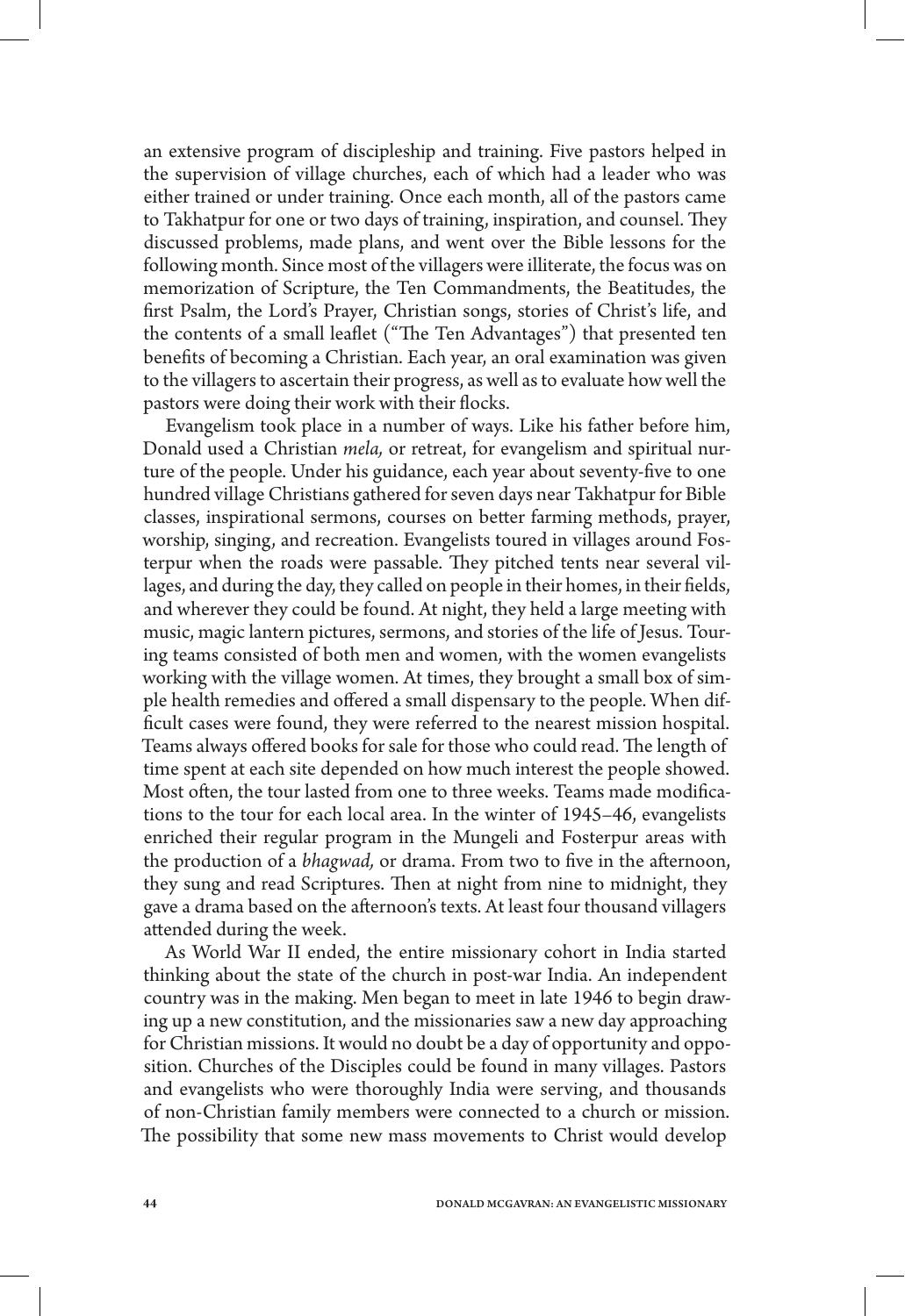seemed highly probable. It was certain that new opposition to Christianity would also come from the new India. Anti-evangelism laws were sure to be put into place. Donald also felt that efforts would be put forth to limit Christian teaching even in Christian schools. A coalition of ultra nationalistic orthodox Hindu leaders was of the opinion that the Christian faith had to be emasculated. Essentially what they desired was to make Christianity just one of the many castes found in India. The ultra nationalists were fine with Christians worshiping in their own caste, as long as people from other castes did not become Christian. Thus, the only people who could be Christian would be those who were born into the so-called Christian caste. Donald deplored such a suggestion. Christianity was against caste. In his opinion, the Hindu caste system was just legalized racism. The reason the Hindu leaders were so against Christianity was because they knew it rejected the caste system, since all people were created equal in the image of God. Thus, missionary leaders were thinking and preparing for restrictions that might hamper the growth of the church. Some of the restrictions they expected to be put into place included government sanctions for building new churches and Christian cemeteries, government selection of teachers for Christian schools, i.e., non-Christian teachers, and the elimination of free speech. What would actually happen once India became independent was still in the future, but these were some of the concerns of the missionaries at the time.

Arising from these concerns of his, and indeed the entire missionary enterprise in India, in January 1947, Donald wrote an open letter to Jawaharlal Nehru, the first Prime Minister of India, that was published in *The United Church Review*. His letter defended the role that missions and missionaries plated in bringing about the independence of India. He wrote,

Dear Mr. Nehru. As India achieves her independence and takes her rightful place in the assemblage of nations, we foreigners of the Christian Missionary enterprise wish to place before you some political aspects of the Missionary Movement.

The Missionary Movement of the Christian churches of the world is not a political movement. It has had no political aims. It has exploited no pe<sup>[</sup>o]ples. It has sucked no wealth out of any land. On the contrary it has poured a river of money and life into every land which it has visited—money given as an offering to God in churches all round the world, and life which was dedicated above all to the service of man and the glory of God. The Missionary Movement essentially called on men and women to repent of their sins and to turn to God in Christ to find power to live a victorious, abundant life. In the development of that life, the Missionary Movement brought to India a very material awakening, demonstrated the possibilities of progress. The speed at which India has advanced has, we believe, been definitely accelerated by the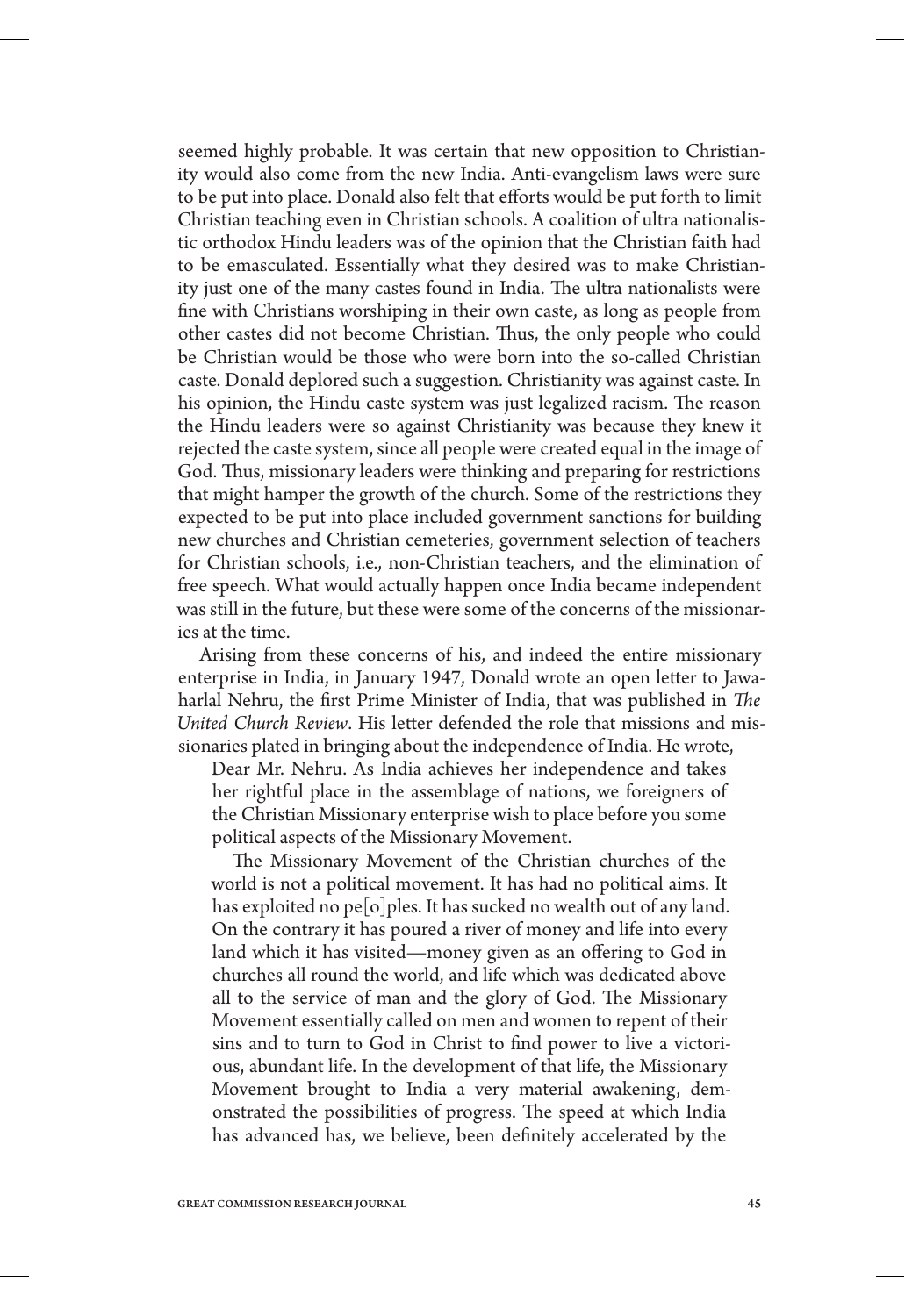presence of Christian Missions. And the battle for independence has been assisted by the Missionary Movement—not directly it is true, for we were the guests of the British Government, but indirectly through spreading and proclaiming in Britain and America Christian concepts which necessitate democracy and self-rule. We maintain that we have been of material assistance in the achievement of swaraj. So, in the past, while the Missionary Movement is purely religious movement, it has had political results, most of which have been favourable to India.<sup>29</sup>

Following this strong introduction, Donald went on to argue the case that conversion to different faiths was good for India and its future. It is best to read what he said in his own words.

What about the disadvantages, you may ask, of the continued conversion of large numbers of Hindus and Muslims? The question is a fair one. The genuine missionary of Jesus Christ will proclaim his Lord, whom he believes to be Saviour and Judge of the world. And a certain number of those who hear will believe. But we fail to see why the adherence of any major group of men to any understanding of God should be thought of a disadvantage. The growth of the Radhaswami sect, of the Arya Samaj, of the Kabirpanthis, of the Sikhs is, it seems to us, a cause of rejoicing. These are fresh understandings of God and those who accept them usually live better lives, nationally more productive lives, than they would had they been unchallenged. Indeed, we would go farther, and say that in a town when Kabirpanthism is vigorously proclaimed and lived, all other religions, including the Christian faith, are lifted to higher levels of achievement. Nothing so stagnates religion as lack of competition and lack of conversion. In a similar way, we believe that nothing has been so good of Hinduism and Islam as the presence of Christian Missionaries in India. And surely the small number of converts so far accepting the Christian faith—8 million out of 400 million is no cause for a shot that Hinduism and Islam are in danger!!! If a man who is a Christian becomes a Hindu he is still an Indian, a citizen of this great land. And if a man who is a Hindu becomes a Christian he is still an Indian and a citizen of Bharat Mata.30

Donald's entire message to Nehru sought to show that the Christian faith was a political good for independent India. He hoped that the letter would assist the new leaders of India to see the Christian enterprise from a fresh perspective, rather than just from the ultra nationalist view.

<sup>29</sup> Donald McGavran, "Things New and Old," *The United Christian Review* ( January 1947), 195.

<sup>&</sup>lt;sup>30</sup> McGavran, "Things New and Old."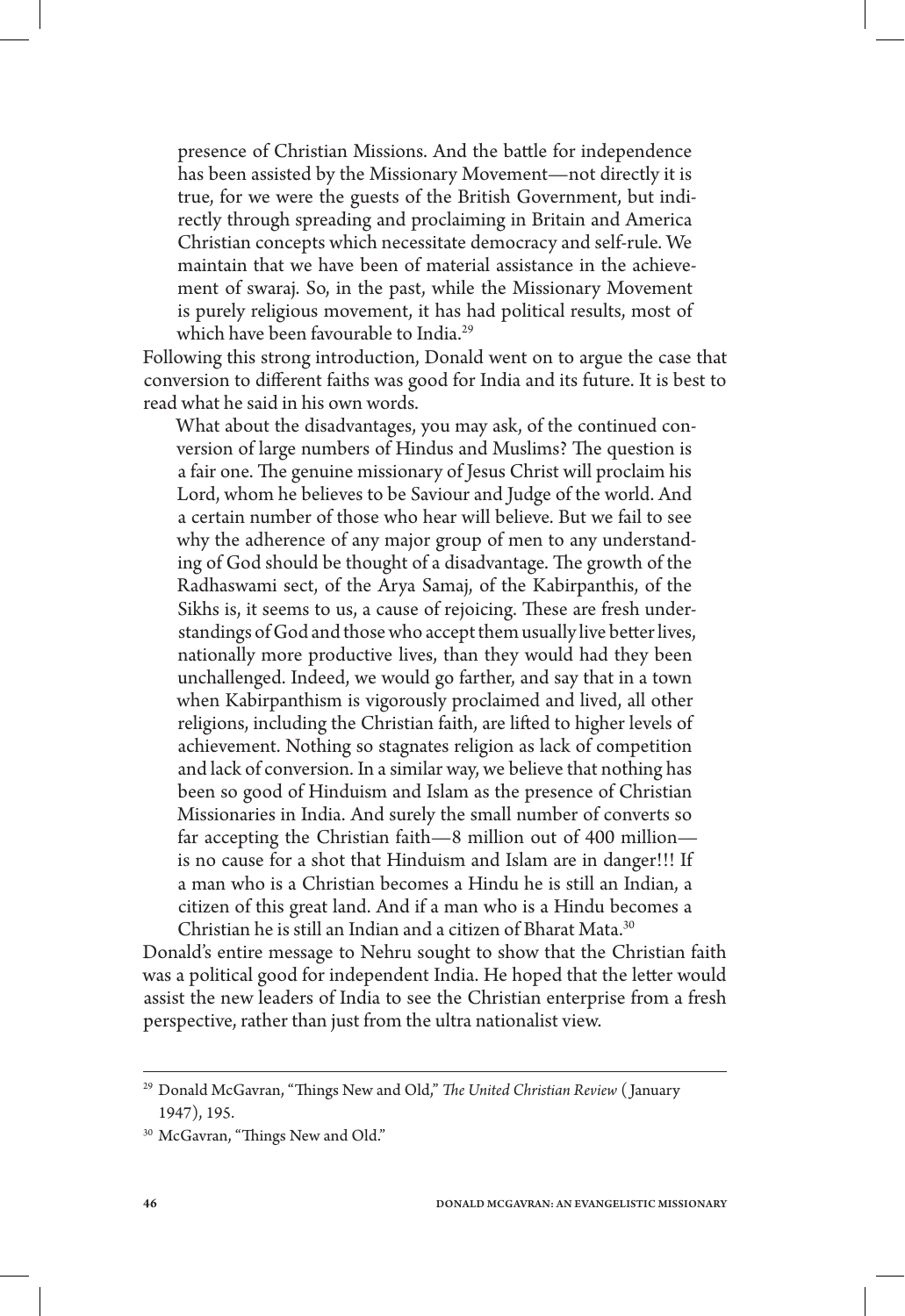As time went by, Donald came to understand how the Hindus accepted or rejected mission work. Whenever evangelistic or medical work was exercised in a small community centered on a mission compound, the more zealous the Hindus became. "In both cases the Christian appears as a foreigner. His motives are suspected. He appears as an appendage of a foreign missionary."31 He discovered that this type of mission work, which had been going on for about one hundred fifty years, usually won converts one by one, if at all. On top of such slow evangelistic success, each convert created a stir in the community, became the talk of the town, and frequently resulted in stern responses from the zealous Hindus. In such a climate, the medical and educational work became suspect as simply bait for inducing people to become Christians. However, another form of mission work did not create animosity. When the missionary focused on the Christian community, helping it to reach out naturally to family and friends, and when converts were won to Christ, there was a noticeable lack of animosity. The conversions were natural, taking place without the direct intervention of the missionary. Missionaries were then viewed as servants of the Indian church; the Indian church attracting new adherents was to be expected.

Donald called the first approach *stationocracy*, by which he meant the tendency of mission agencies to continue carrying on work centered on the mission station, even when such practice did not result in the growth of the church. "Probably the greatest single opponent of the missionary enterprise," Donald declared in his straightforward style, "other than Satan himself, is stationocracy."<sup>32</sup> These initial ideas, which first sprang forth as small shoots in February 1947, would show up in full bloom eight years later in his first book, *The Bridges of God* (1955).

In his last "Things New and Old" editorial for the March 1947 issue of *The United Church Review*, Donald cautioned his fellow missions not to take a stand on the future of India's independence. Calling it "Serpents Coils," he suggested the wisest position for the missionary was to "remember that his role is strictly that of a spectator."33 Indeed, Donald called missionaries to view the scene in the light of eternity, of sin and salvation, and of heaven and hell, and to continue to stick to their role. "Above all," he challenged, "the Indian Church and its servants would do well to stick to India as seen through the eyes of Christ—people who have, when outside of Christ, no Redeemer, hundreds of millions of them."34

<sup>31</sup> Donald McGavran, "Things New and Old," *The United Christian Review* (February 1947), 219.

<sup>32</sup> McGavran, "Things New and Old," 219.

<sup>33</sup> Donald McGavran, "Things New and Old," *The United Christian Review* (March 1947), 241.

<sup>34</sup> McGavran, "Things New and Old," 245.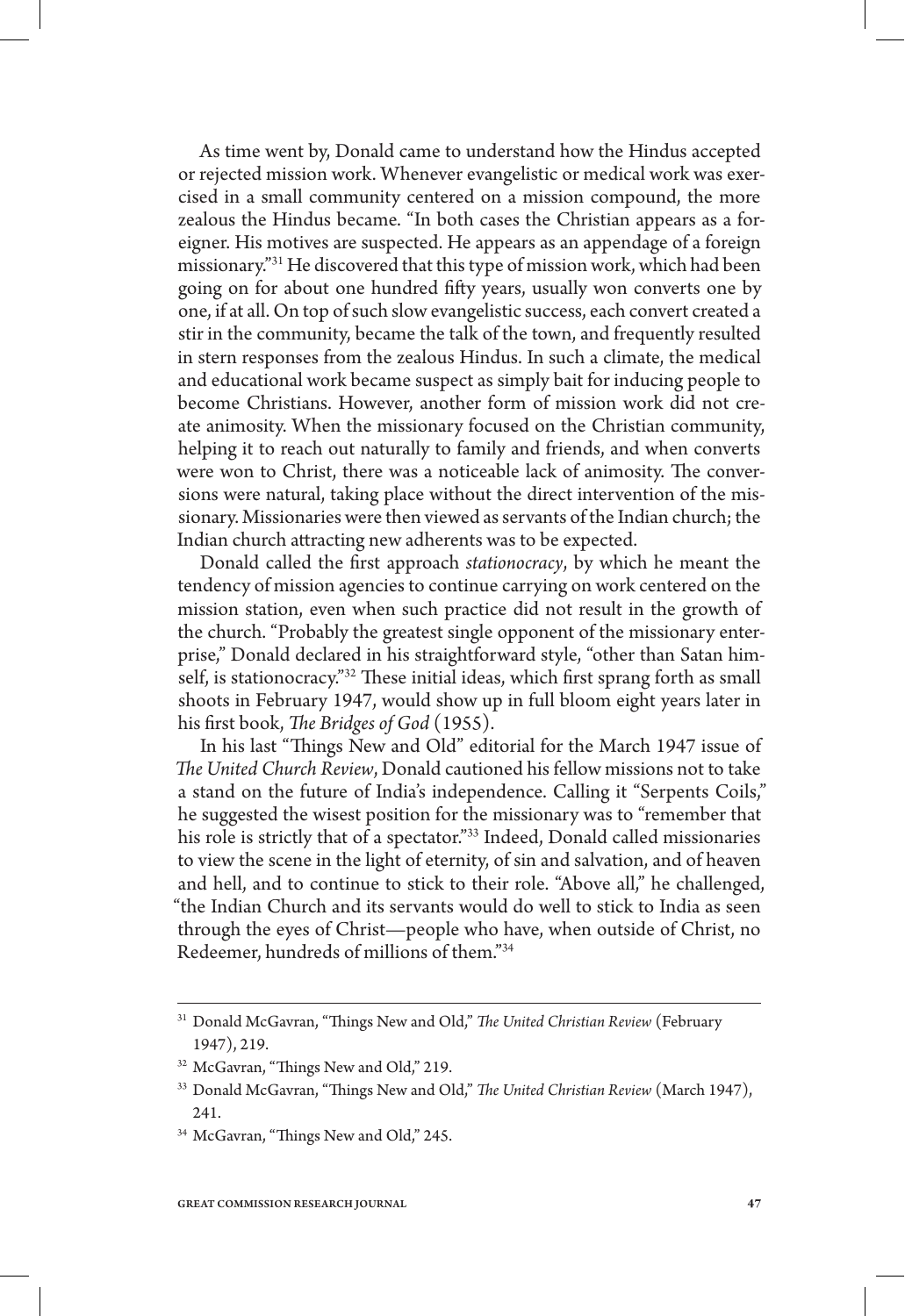On a trip to Jubbulpore in the spring of 1947, Donald met a deacon in the church that he had baptized in 1936 while working among the Dumars. Back in 1936, his soul was just being seized by evangelistic work, and he could only spare one night a week to preach the gospel. Using different methods to attract the attention of the Dumars—tea parties, dramas, weddings—Donald preached the Word at all opportunities. After two years of work, he was finally able to baptize four families of Dumars, the first of their caste ever to believe. Now, thirteen years later, he met one of the men he had won to Christ who shared that in the intervening years, fifty other families of Dumars had been brought to faith in Christ.35 Donald rejoiced in the growth of the church in Jubbulpore as he headed back to the United States on another furlough.

The main reason for Donald's resignation as editor of "Things Old and New" was that a third furlough was beginning in May 1947, and it would last until early 1949. He took a two-day flight from India to New York arriving on May 5, so he could attend meetings of the UCMS in Indianapolis on May 8. Mary and the younger children came by boat and arrived in San Francisco about May 15. The two oldest daughters were already in college in the United States. That summer, Donald attended the international and world conventions of the Disciples of Christ held in Buffalo, New York. Looking ahead to 1950, the convention recommended that all churches consider making 1950 a year of intensive evangelism. Speaking about India specifically, convention members honored the British government for granting India its freedom and praised the beginning of a United Church in South India.36

Arrangements were made for the McGavrans to live in the Crystal Lake, Michigan community for part of the summer of 1948, so the family could be united together after being apart for so long, with the older children now living in the United States. The Crystal Beach community was a very popular resort area in the summer. The Michigan Disciples of Christ had a conference grounds located there, where Donald and Mary spoke at missions conferences. Donald taught two courses in missions at The College of the Bible summer session held in Lexington, Kentucky, from June 21 to July 31. He had his choice of teaching two of three courses—"The History and Drama of Missionary Expansion in India," "The Western Church Cooperating with the Church in India," and "Indian National Leaders and Christianity."37

<sup>35</sup> Donald McGavran, "Preaching the Word in India," *World Call* (September 1947), 16–17.

<sup>36</sup> "Resolutions Approved by the Convention," *The Christian Evangelist* (September 10, 1947), 899–900.

<sup>37</sup> "McGavran to Teach in Lexington, KY," *The Christian Evangelist* (May 26, 1948), 533.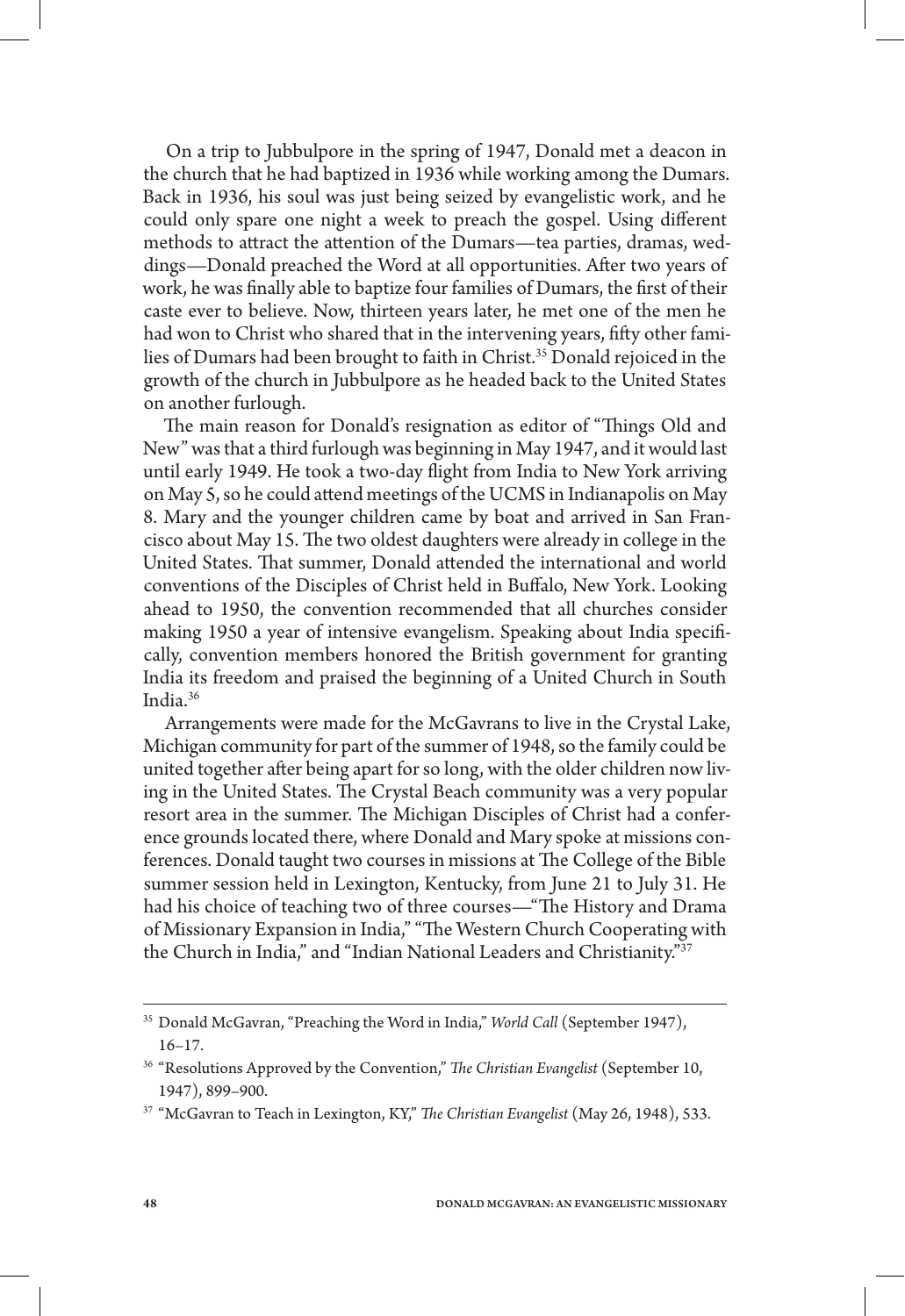When requested, the McGavrans spoke to churches and Missionary Societies throughout 1948, eventually moving to Vancouver, Washington, in December 1948, where they prepared to sail back to India in early 1949 for their fourth missionary tour. At fifty-one years of age, Donald was beginning to look ahead to retirement. He wrote a letter to executive secretary Yocum in fall 1948, inquiring about retirement allowances. Yocum replied that, "Retirement under the Pension Fund becomes available at 65 years of age and according to the rules of the Society a missionary may retire at 65 and he must retire at 67." Yocum further explained, "At 65 years of age, if by that time a missionary shall have served at least 35 years, the retiring allowance on the present basis on which we are paying into the Pension Fund, is \$1600 per couple or \$800.00 per missionary. In the case of the death of the husband or the wife, the survivor continues to receive his or her \$800.00 plus one-half of the husband's or wife's pension."38 The retirement conversation was a bit premature, as he would not retire for many years, and his most well-known work was still ahead of him.

Donald's theological beliefs were conservative, a fact that he revealed again in an article, "Why I Am a Disciple," published in June 1948. He believed in the authority of God's Word, the deity and virgin birth of Christ, and belief in Christ Jesus alone for salvation. He viewed himself as a "disciple" of Christ rather than a "Disciple" of Christ. The first spoke to his allegiance to Christ, while the second spoke to his allegiance to a denomination. Yet, he was a member of the Disciples of Christ and felt fellowship's genius lay in having no creed but the Bible. Admittedly, it was a difficult genius to practice, but he strongly believed it was worthy of an attempt. "The disciples of Christ," he wrote, "have always maintained that they have no creed but Christ, and no rule of faith and practice but the Bible, and that each believer and church is free to interpret the Bible in accordance with his intelligence and conscience." Throughout his life, Donald put this genius into practice by working with many Christian denominations and associations, and by not demanding those among whom he worked hold any particular theological interpretations. "I specifically reject any one interpretation of the Scriptures as essential to discipleship or salvation," he wrote. "All who accept Jesus Christ as Lord and Savior, and the Bible as the rule of faith and practice are disciples of Christ, and those who agree to make these two and only these two the requirements for membership in the church are disciples in the sense in which I am a disciple." 39

<sup>38</sup> Letter from C. M. Yocum to Donald A. McGavran, December 9, 1948.

<sup>39</sup> Donald McGavran, "Why I Am a Disciple," *The Christian Evangelist* ( June 9, 1948), 575–576.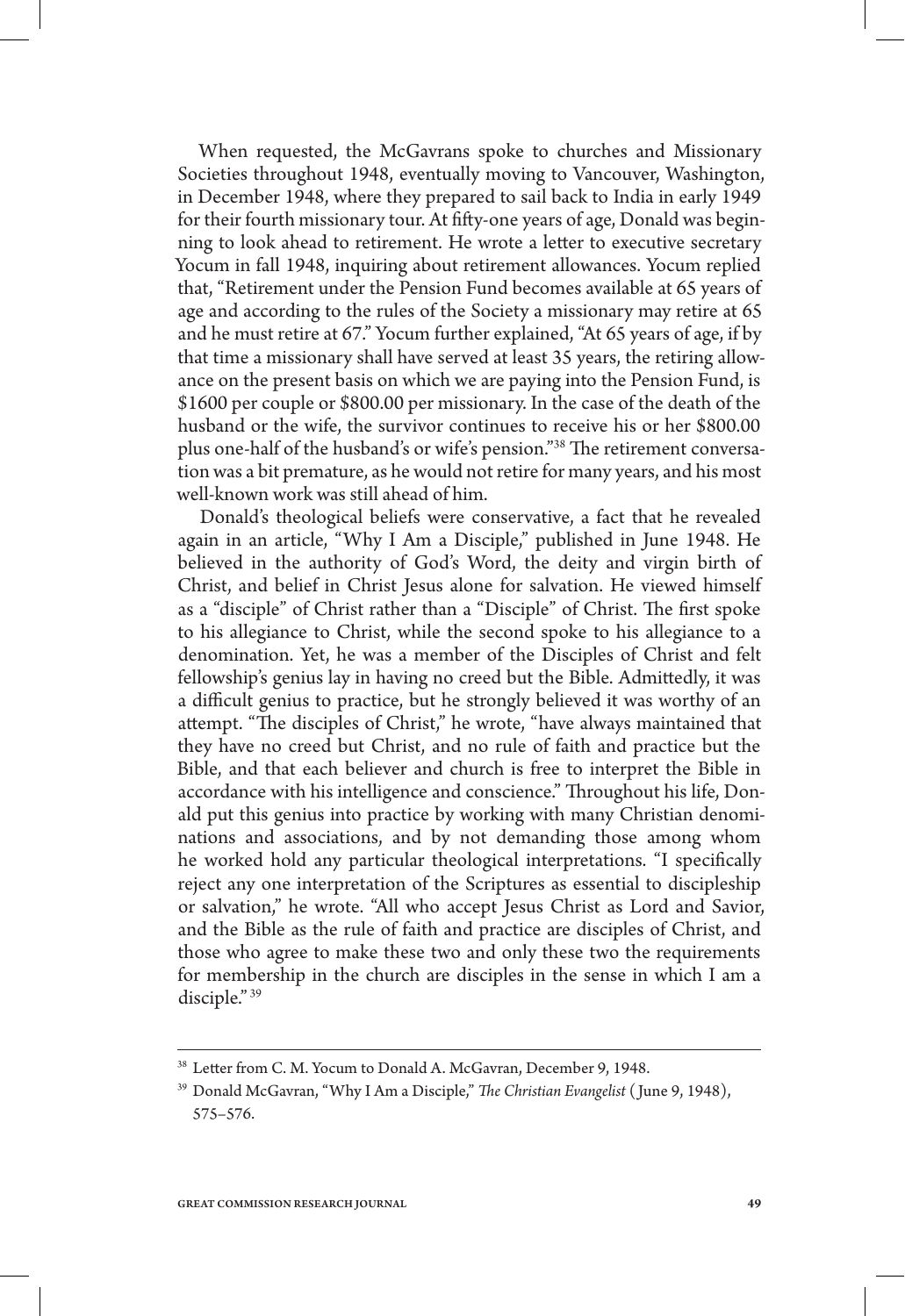On their return to India, Donald and Mary, along with their daughters Pat and Winifred, were able to stop in Japan for a day and a half in Tokyo and a half day in Nagoya. Due to the kindness of veteran missionaries Mr. and Mrs. Hendricks who drove them around, they met and interviewed a number of evangelists and other missionaries evaluating the mission work.<sup>40</sup> This brief visit resulted in Donald writing two articles that appeared in *The Christian-Evangelist* in March 1949. He reported that a potential harvest existed for evangelism, church planting, and general Christian work was open, but that more workers and financial investment was needed if the Christian churches were to take hold of the opportunity. His articles revealed his growing thought about the allocation of mission resources. Whereas the traditional approach to resource allocation by almost all denominations was to divide personnel and money equally among the different fields, Donald challenged his own mission to distribute resources based on the growth of the field.

There is urgent need . . . for our great missionary society to conceive its task in dynamic terms. The churches of our brotherhood carry on foreign missions, not to be carrying on foreign missions, but to be planting churches, making converts, baptizing men and women, establishing the kingdom of God. It follows then that the claims to support in any field should be in some relationship to the growth of the church in that field." He fervently believed that the "claims of each field to funds and staff are directly proportionate to its fruitfulness."41

Part of Donald's perspective regarding allocation of funds was possibly due to his own experience in India where he had seen the number of staff dwindle from ninety to just fifty people between his arrival on the field and 1949.<sup>42</sup> However, while there is no doubt his personal experience contributed to his thinking, his views about the reallocation of resources to fruitful fields of ministry was a key change in his strategy of mission.

Another aspect of his changing mission theory and strategy was the necessity of emphasizing disciple making through evangelism, baptism, and church planting. In a long personal note, Donald described his changing view of mission between 1949–1952,

An essential part of the picture was the hundred or more pieces of mission work going on in our mission. These were the very life of the mission. Our close friends were carrying these on. The best thinking was that these were the best that could be done at this

 $^{40}$  Donald met and interviewed the famous evangelist Toyohiko Kagawa for three hours at a train depot while Kagawa waited for a train to take him to another city for an evangelistic crusade.

<sup>41</sup> Donald McGavran, "A Christian Looks at Japan," *The Christian-Evangelist* (March 23, 1949), 281.

<sup>42</sup> C. M. Yocum, "Policy is Not Static," *The Christian-Evangelist* ( June 22, 1949), 606.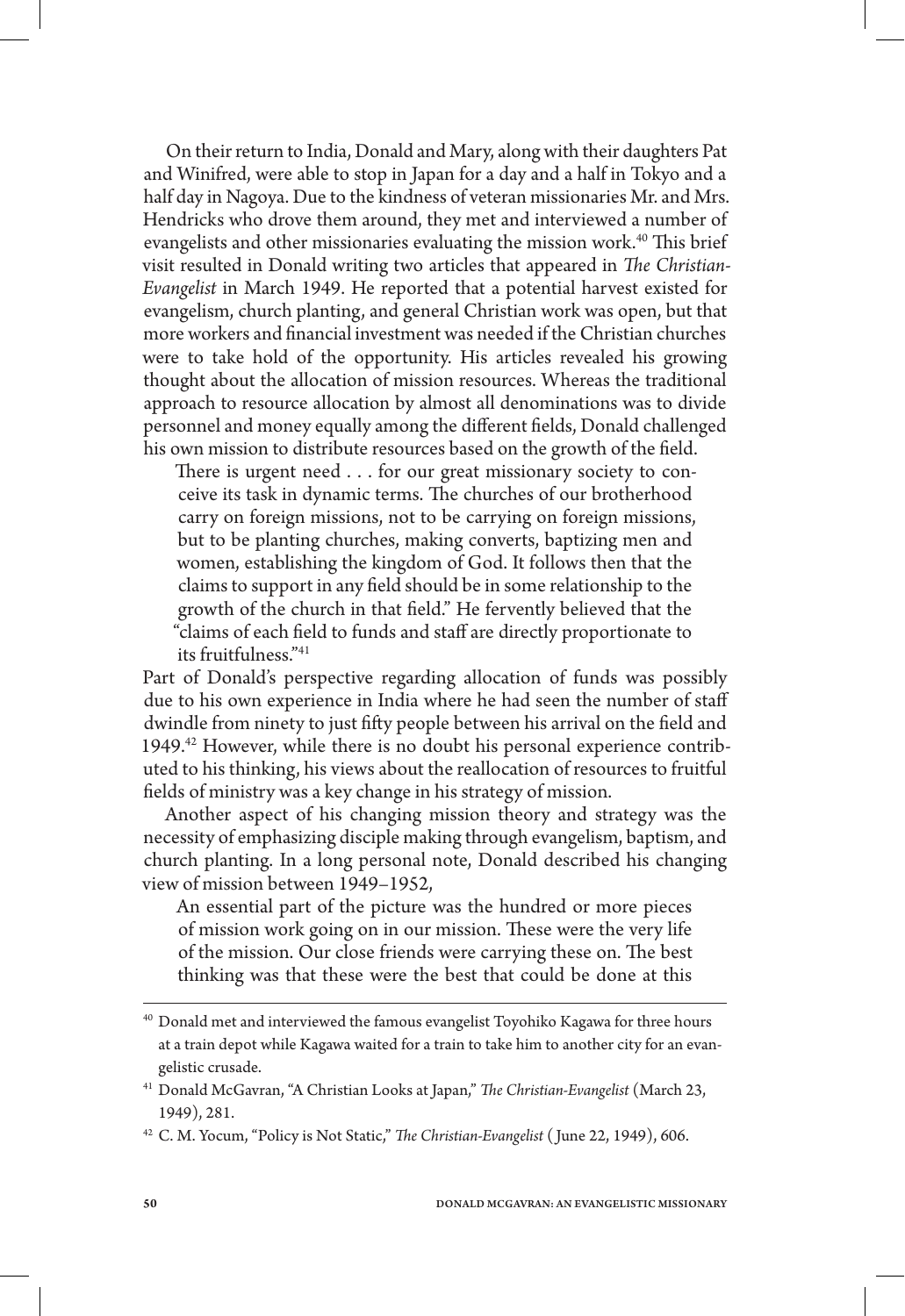time to advance Christ's Cause. They were carried on with verve, prayer, and full confidence that they were in God's will.

A noted missionary speaker of a sister mission, known on the International Scene wrote that the three essential elements in missionary training were spiritual maturity, intellectual acuity, and social awareness. Given these, anything the missionary might think it necessary to do was, under his circumstances, right. Our entire missionary force, including myself, would have subscribed to this dictum.

There were our wonderful medical works. My life, on two occasions, was saved by medical missionaries. Mission work could not go on without them. When I moved to Takhatpur, and saw a couple of converts die for lack of medical care, I resolved to build a hospital, and did so.

Our mission maintained many boarding schools and day schools. These served the whole community, non-Christian and Christian alike, and rendered an outstanding service. Thousands of children and young people were receiving daily Bible lessons. Our standing in the land was greatly enhanced by the excellent schools we maintained. In 1940 one of the first things I did was to bring in the sons of new village Christians to a [boarding school establishment], and see that they got continuous Christian education. In 1949 I lifted the Hindi Middle School to English level and developed it into a high school. In this Mary Pollard played a significant part. Yes, the schools were essential pieces of mission work.

To produce tracts and books we ran a Mission Press. I was Superintendent for years. To train the scores of teachers for village schools, our friends the American Mennonites ran a Normal School. We heartily approved of that piece of mission work. We trained our village teachers there. The Evangelical and Reformed ran a Leprosy Home, to which we sent desperate cases of leprosy; until in 1925 we opened our own leprosy home, of which in 1940 I became the superintendent.

I need not illustrate further. "Mission" in our part of India had become "Carrying on pieces of charitable work of many different kinds."

Yet the net outcome of all this utterly good work was a nongrowing Church getting, year by year, more sealed off from the general public—and less likely to light spiritual fires among non-Christians. What was happening in our mission was happening in most other missions.

Even where God had granted a people movement, the drive to improve the new Christian, to make him more biblical, more worshipful, more literate, more honest in many cases stopped the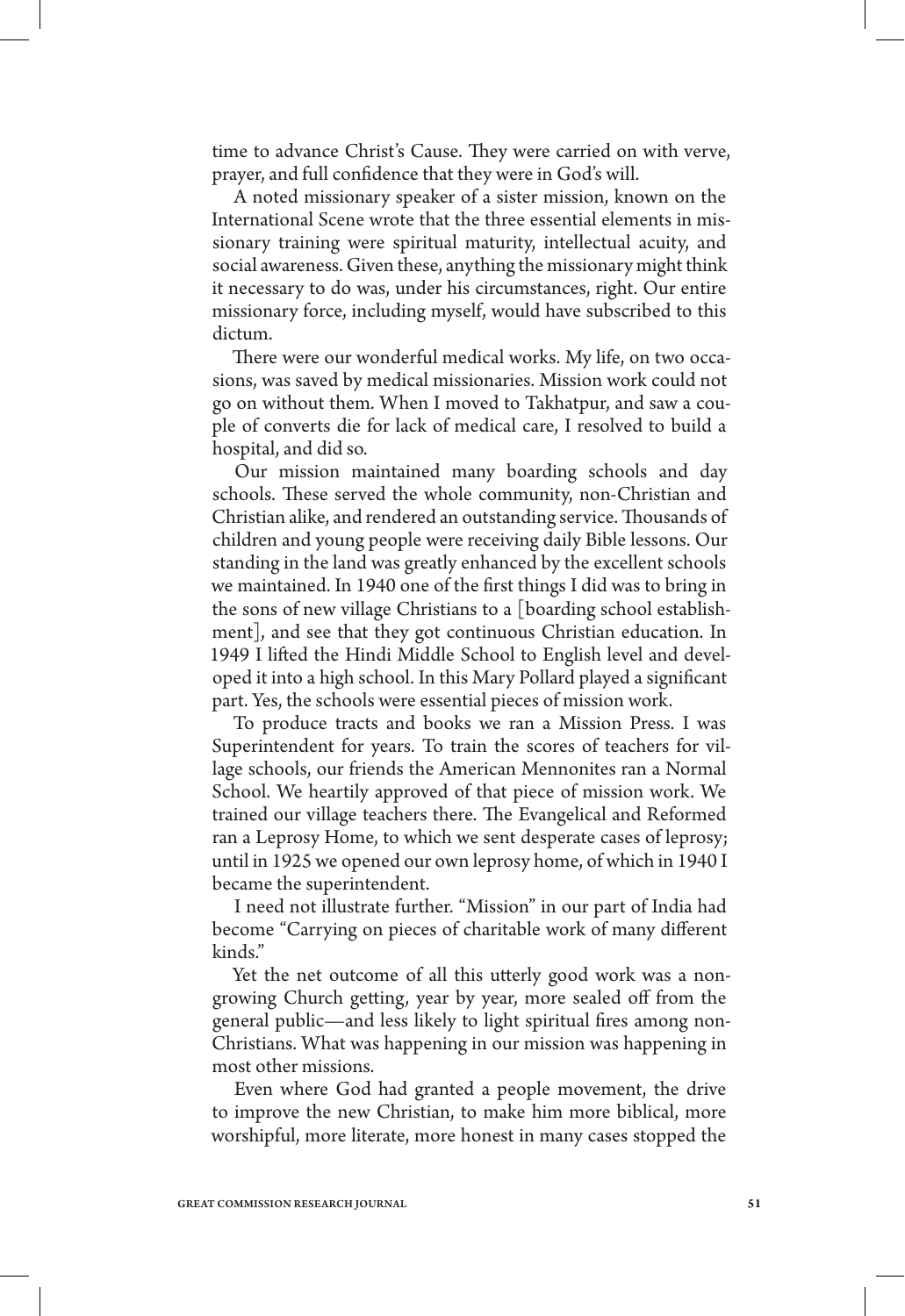ingathering. The mission concentrated on spiritual nurture. It was almost as if the missionary body had concluded that given spiritual nurture, growth (as much as God desired) would automatically follow: a position which the whole history of the [Christian church refutes].43

The outgoing and ingoing tendencies of the church were well recognized by Donald, but he acknowledged that both were necessary rhythms for the church. As an exception, of course, he felt strongly that the ingoing tendencies did not automatically result in the church going out in evangelism. Thus, he challenged the Christian church to increase its efforts in evangelism and to reallocate existing resources. He concluded, "We must cease to regard as a primary objective 'keeping a great work going.' We must even in far greater measure than we have in the past make our primary objective the establishment of churches, the baptism of men and women, the multiplication of salvation."44 To this end, Donald believed denominations and mission societies should hold unproductive fields lightly, while pouring resources into those where the church was growing.

Easter services in 1950 for the 1,200 Christians of the Takhatpur area were a highlight for them and the McGavrans. Donald rode his bike to the village of Keontadabri to attend the Good Friday services at the little church of fourteen families, several of whom had come out of idolatry that year. Nineteen other *churchlets*, as Donald referred to them, were scattered across two hundred square miles of the Indian plain around Takhatpur. By Saturday night, Donald had made his way to Lata Village where he encountered a crowd of several hundred Christians and their non-Christian relatives gathered in the village square to watch a film shown on a portable movie projector powered by a generator. The film was about the Crucifixion and Resurrection of the Master and Savior. Early in the morning as the church young people prepared to lead the sunrise service, Donald arose and quietly peddled out of the village. Three miles later, as he passed Jabalpur, he cycled passed the assembled church, calling out to them, "He is risen!" They answered back, "He is risen indeed!"

When he finally arrived in Takhatpur, the sunrise service was just ending, and four people were being baptized in the local river. Then, having eaten breakfast, he went on to Pendridih. The large church there was full with about two hundred people celebrating eight baptisms. "Altogether there were fifteen baptisms and 164 meetings in the 20 branches of the Takhatpur church."45

Mary McGavran served as the convention chair for the fall missionary gathering that was held in Jubbulpore. Several outstanding Indian leaders

<sup>43</sup> Donald A. McGavran, Unpublished notes, 1949–1952.

<sup>44</sup> McGavran, "A Christian Looks at Japan."

<sup>45</sup> Donald McGavran, "Victory to Christ," *World Call* ( July–August 1950), 44.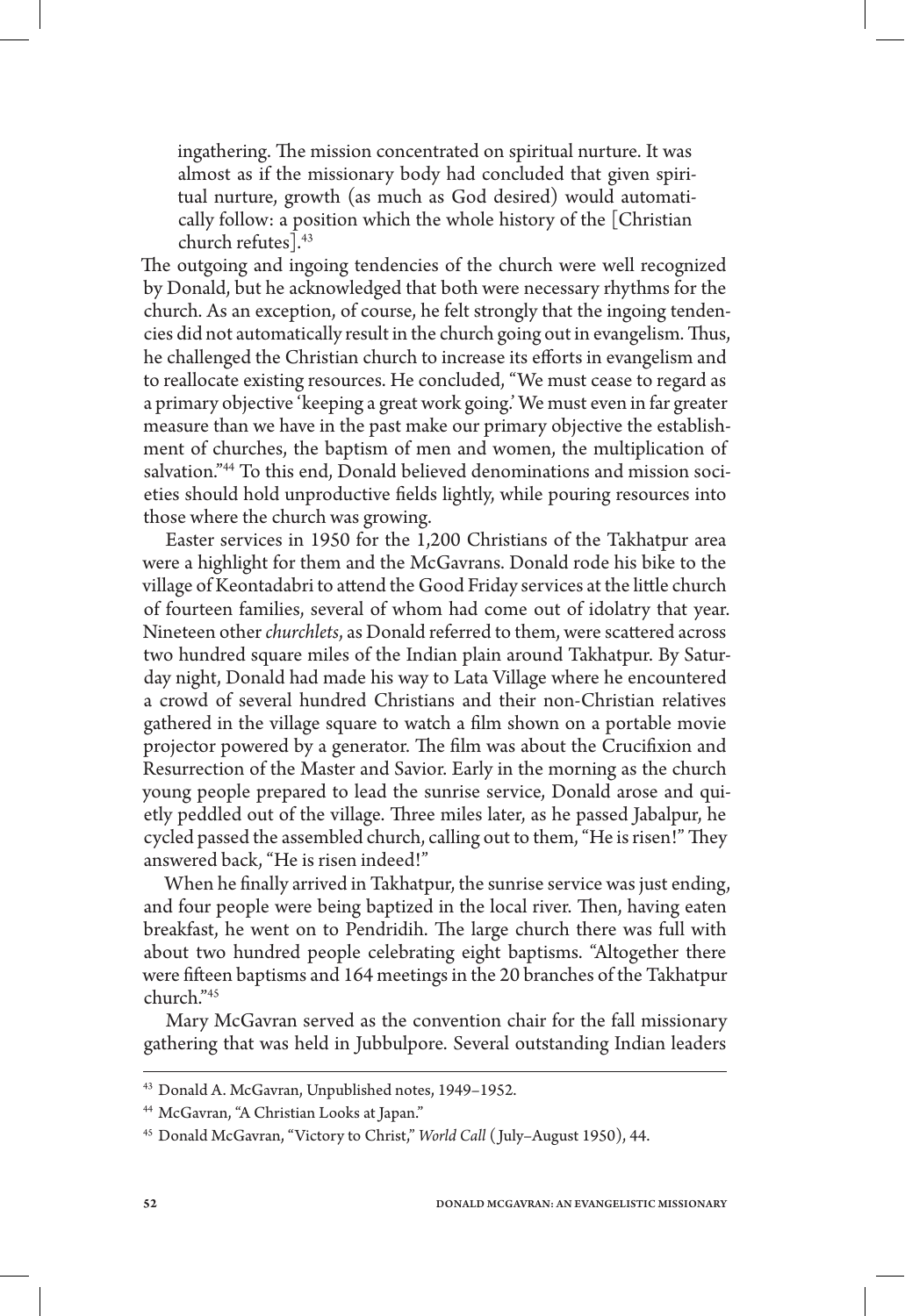and pastors addressed the assembled delegates with K. L. Potee, the mission secretary, bringing the opening message. The theme was "The Enduring Church," and Donald gave a message titled, "Opening New Areas for Evangelism." As would become his regular course of action, Donald's message was a report of his recent tour of Surguja, which had been formerly closed to evangelism but where the ban was not lifted.<sup>46</sup> Following the independence of India, the Central Provinces, where the Disciples Mission was located, was named Madhya Pradesh. To the northeast, the former native states of Korea, Surguja, Jashpur, and Udaipur were absorbed into the new area of Madhya Pradesh. On a previous visit, Donald found Surguja to be a tightly closed area where Christians coming for a visit had to promise not to preach. As the government changed following India's independence, McGavran found that Surguja, particularly about one thousand families of Uraon people, was open to the gospel. The Uraons were animist rather than Hindu or Muslim and had less to unlearn when adopting the Christian faith.<sup>47</sup>

By 1951, Donald's new ideas on evangelism were becoming increasingly systemized. In an article published in the journal, *World Dominion*, for January-February 1952, he first used the phrase "church growth" in reference to the concept of redistribution of funds to where evangelism was potentially more fruitful. "The Christian movement in India," he explained, "has not yet faced the fact that in India to-day there are many places where one pound of Christian effort produces a hundred pounds of church growth, and there are many other places where a hundred pounds of Christian effort does not produce one pound of church growth."48

Since 1929, conversations had taken place about the possibility of church union in North India. Not much action, just talk, took place for two and a half decades. Church union in South India awoke leaders in North India to the possibilities, and discussions opened again in 1951 under the name of the Negotiation Committee. By March of that year, a Plan of Union was developed ascertaining how five denominations—Baptist, Anglican, Presbyterian, Methodist, and Wesleyan—could unite into one church. Four observers from the Disciples of Christ met with the Negotiating Committee at its second meeting in Allahabad from March 25–28, 1952. Donald was one of the four, and he reported his findings for the *Baptist Missionary Review* in the September-October issue of that year. Each of the four observers attended the meeting with favorable feelings toward church union, but

<sup>46</sup> "Indian Churches Gather for Annual Assembly," *World Call* (March 21, 1951), 281–282.

<sup>47</sup> Donald F. West, "The Indian Church Moves Ahead," *World Call* ( July–August 1951), 17–18.

<sup>48</sup> Donald Anderson McGavran, "Comity—A Tool of the Growing Church," *World Dominion: An International Review of Christian Progress* ( January–February 1952), 39–40.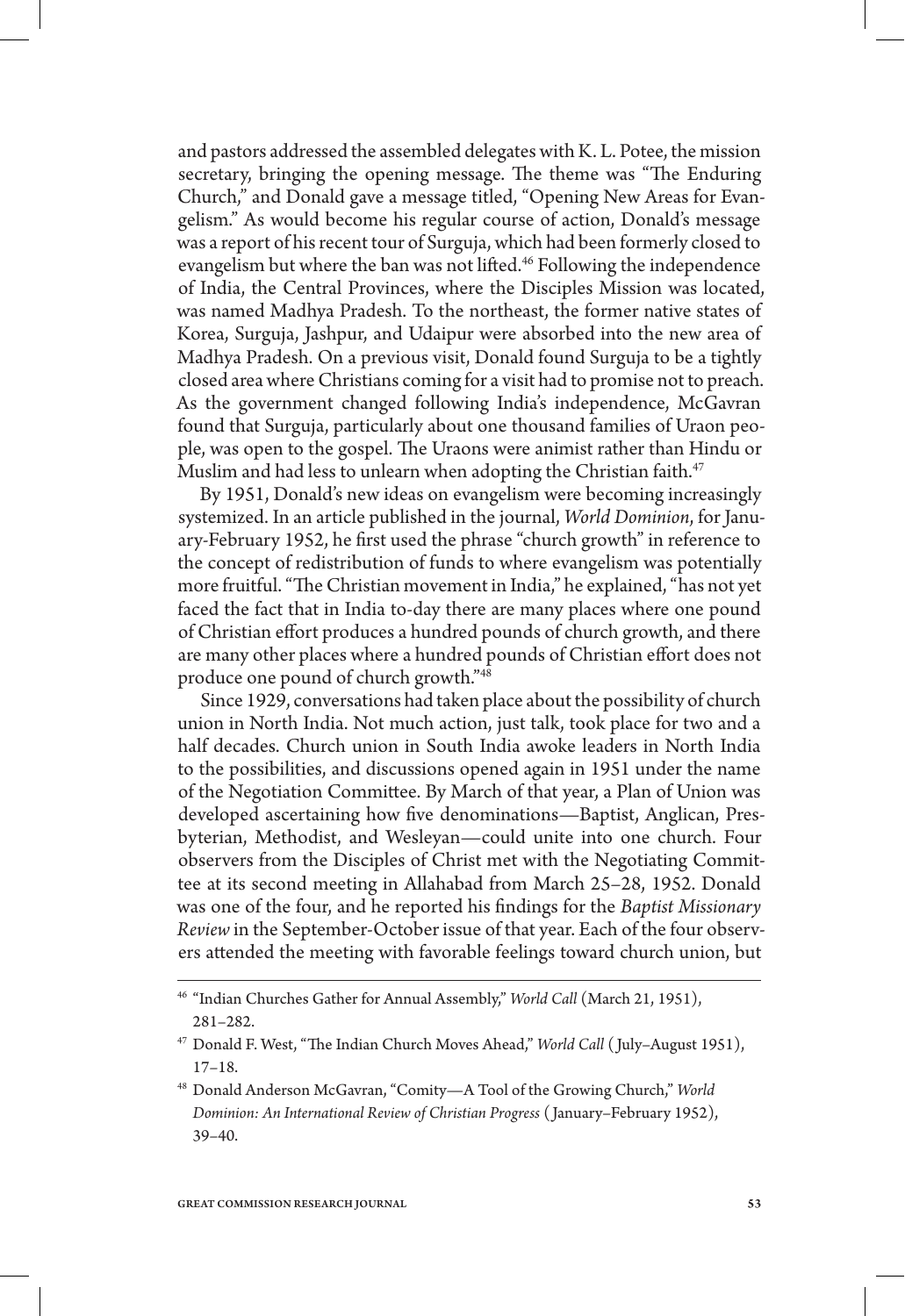concerns and questions arose, the primary one being, "Could the Disciples unite with this kind of a Church and preserve a satisfactory degree of their unique contribution and of their convictions concerning the nature of Christianity and of the Church?"49 What shocked Donald the most was the fact that while it appeared the union would take equally from each denomination, the essential aspects of the scheme was dominantly Anglican. "What is really proposed," Donald felt, "is a plan to re-unite the non-conformist Churches which broke away from the Church of England with the Indian Branch of the Anglican Church."50 It troubled him that there would be a mutual laying on of hands. This, in effect, would allow the Anglican church to re-ordain ministers from the other four denominations in the historic succession, according to the Church of England practice, from the original laying on of hands alleged from St. Peter through the bishops of Rome to the Church of England priests. Donald was amazed that the Baptists at the discussion were okay with this. Privately, he wondered why the union agreement did not require every pastor to be mutually baptized again by immersion and sprinkling. A communion service was held at the meetings, but again it was entirely Anglican and officiated by only Anglican clergy. Since the "free churches" believe the doctrine of historic succession is false, the fact that only Anglican Communion was administered during the meetings worried Donald. What would such a united church look like twenty-five years into the future? Would free church convictions be absorbed back into the Church of England's theological viewpoint? This issue came up again in the use of prayers, which were only taken from the Anglican prayer book. No Methodist, Presbyterian, or Baptist prayers were allowed. Donald's conclusion was that there had been an accommodation on non-essential points, but on essential points, it was completely Anglican. "But such a Plan of Union," Donald declared, "is now and will remain totally impossible for any informed layman or minister of the Disciples Churches. We are for union, but not for union at such a price."51 In response, Donald and others of immersion persuasion called for a meeting to be held in January 1953 to consider the union of churches with congregational and Baptist views.<sup>52</sup>

<sup>49</sup> Donald A. McGavran, "The Disciples of Christ Look at a Plan of Church Union in North India," *Baptist Missionary Review* (September–October 1952), 167.

<sup>50</sup> Ibid., 168.

<sup>51</sup> Ibid., 172.

<sup>52</sup> The Church of North India was formally established on November 29, 1970. The churches of the UCMS divided with twenty-two churches continuing as Christian churches, while the remainder joined the new denomination. Donald was unhappy with the new denomination, as it was essentially an Anglican governance system. Donald and Mary McGavran continued to financially support the independent churches in India throughout their lives.